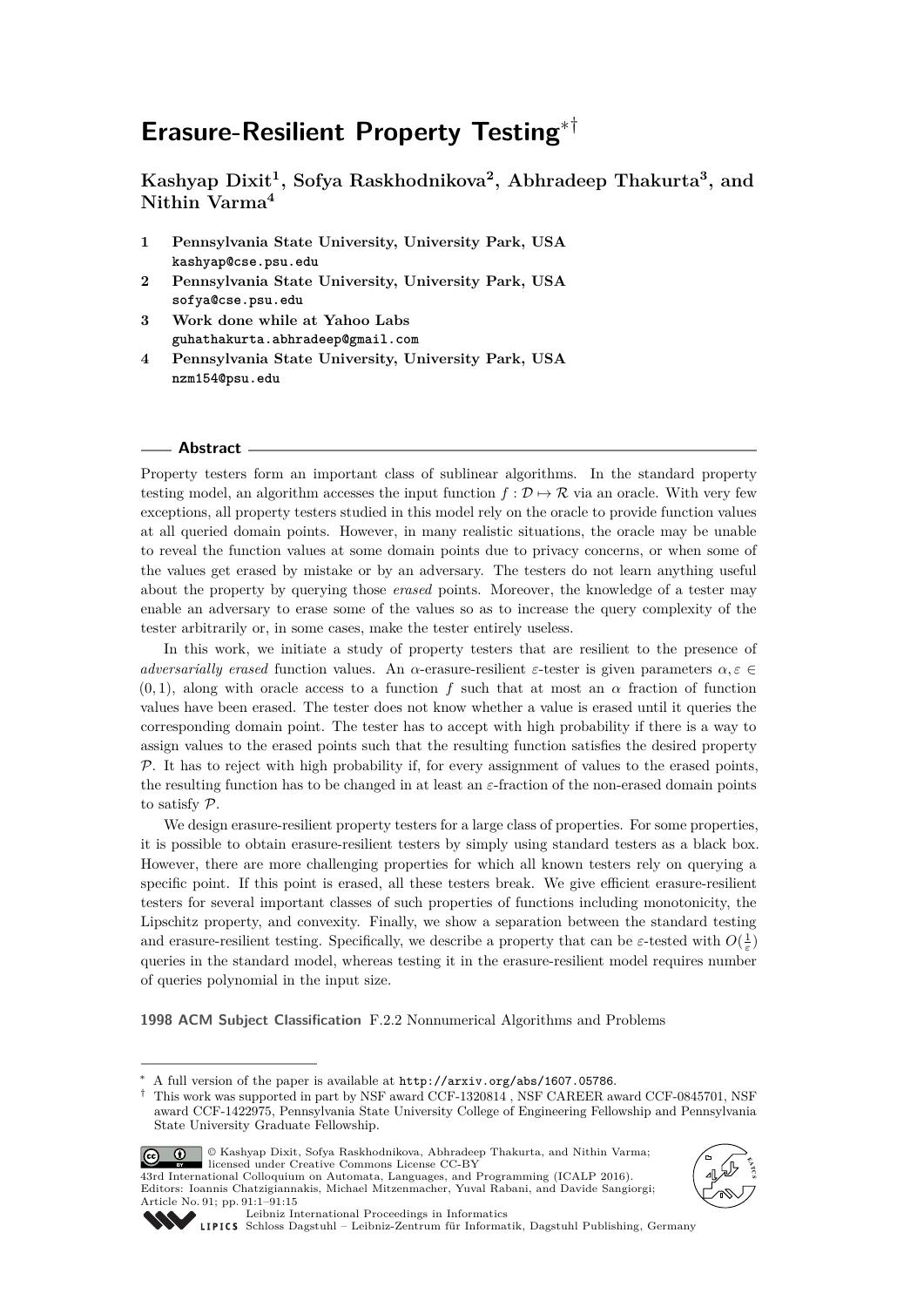### **91:2 Erasure-Resilient Property Testing**

**Keywords and phrases** Randomized algorithms, property testing, error correction, monotone and Lipschitz functions

**Digital Object Identifier** [10.4230/LIPIcs.ICALP.2016.91](http://dx.doi.org/10.4230/LIPIcs.ICALP.2016.91)

## **1 Introduction**

In this paper, we revisit the question of how sublinear-time algorithms access their input. With very few exceptions, all algorithms studied in the literature on sublinear-time algorithms have  $oracle$  access to their input<sup>[1](#page-1-0)</sup>. However, in many applications, this assumption is unrealistic. The oracle may be unable to reveal parts of the data due to privacy concerns, or when some of the values get erased by mistake or by an adversary. Motivated by these scenarios, we propose to study sublinear algorithms that work with partially erased data.

Formally, we view a dataset as a function over some discrete domain  $\mathcal{D}$ , such as  $[n] =$  $\{1,\ldots,n\}$  or  $[n]^d$ . For example, the classical problem of testing whether a list of *n* numbers is sorted in nondecreasing order can be viewed as a problem of testing whether a function *f* :  $[n] \rightarrow \mathbb{R}$  is monotone (nondecreasing). Given a parameter  $\alpha \in (0,1)$ , we say that a function is *α-erased* if at most an *α* fraction of its domain points are marked as "erased" or protected (that is, an algorithm is denied access to these values). An algorithm that takes an *α*-erased function as its input does not know which values are erased until it queries the corresponding domain points. For each queried point  $x$ , the algorithm either learns  $f(x)$  or, if *x* is an erased point, gets back a special symbol ⊥. We study algorithms that work in the presence of *adversarial erasures*. In other words, the query complexity of an algorithm is the number of queries it makes in the *worst case* over all *α*-erased input functions.

In this work, we initiate a systematic study of property testers that are resilient to the presence of adversarial erasures. An *α*-erasure-resilient *ε*-tester is given parameters  $\alpha, \varepsilon \in (0, 1)$ , along with oracle access to an *α*-erased function *f*. The tester has to accept with high probability if f can be restored to a function on the whole domain that satisfies the desired property P and reject with high probability if every restoration of *f* is *ε*-far from P on the nonerased part of the domain.

**Generic transformations.** Our first goal is to understand which existing algorithms in the standard property testing model [\[35,](#page-14-1) [24\]](#page-13-0) can be easily made erasure-resilient. We show (in Section [2\)](#page-5-0) how to obtain erasure-resilient testers for some properties by using standard testers for these properties as black box. Our transformations apply to testers that query uniformly and independently sampled points, with some additional restrictions. More specifically, our transformations work for uniform *proximity oblivious testers* (POTs) [\[25,](#page-13-1) [27\]](#page-13-2) and uniform testers for *extendable properties*. As a result, we are able to obtain erasureresilient testers for being a low-degree polynomial [\[35\]](#page-14-1), monotonicity over general poset domains [\[22\]](#page-13-3), convexity of black and white images [\[7\]](#page-12-0), and having *k* runs of 0s and 1s.

**Erasure-resilient testers for more challenging properties.** One challenge in designing erasure-resilient testers by using existing algorithms in the standard model as a starting

<span id="page-1-0"></span><sup>1</sup> Sublinear-time algorithms with various distributional assumptions on the positions of the input the algorithms access have been investigated, for example, in [\[24,](#page-13-0) [4,](#page-12-1) [26\]](#page-13-4). There is also a line of work, initiated by [\[6\]](#page-12-2), that studies sublinear algorithms that access distributions, as opposed to fixed datasets. In this work, we focus on fixed datasets.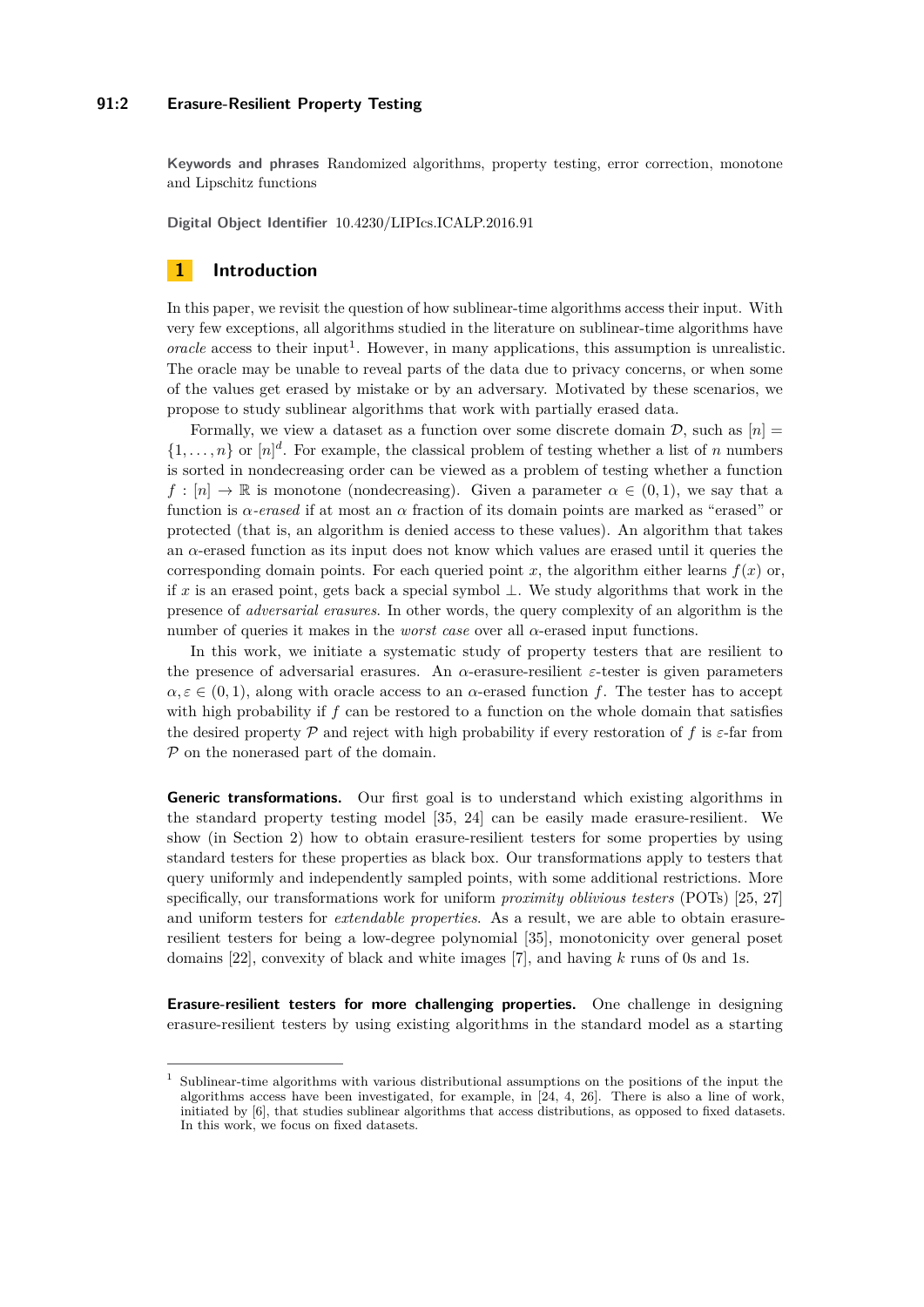point is that many existing algorithms are more likely to query certain points in the domain. Therefore, if these points are erased, the algorithms break. Specifically, the optimal algorithms for testing whether a list of numbers is sorted (and there are at least three different algorithms for this problem [\[17,](#page-13-5) [8,](#page-12-3) [13\]](#page-12-4)) have this feature. Moreover, it is known that an algorithm that makes uniformly random queries is far from optimal: it needs  $\Theta(\sqrt{n})$  queries instead of Θ(log *n*) for *n*-element lists [\[17,](#page-13-5) [20\]](#page-13-6).

There is a number of well studied properties for which all known optimal algorithms heavily rely on querying specific points. Most prominent examples include monotonicity, the Lipschitz properties and, more generally, bounded-derivative properties of real-valued functions on  $[n]$  and  $[n]^d$ , as well as convexity of real-valued functions on  $[n]$ . It is especially challenging to deal with real-valued functions in our model, because there are many possibilities for erased values. We give efficient erasure-resilient testers for all aforementioned properties of real-valued functions in Sections [3–](#page-7-0)[5.](#page-10-0)

**Relationships with other models.** In the full version of our paper, we provide a separation between our erasure-resilient model and the standard model. Specifically, we prove the existence of a property that can be tested with  $O(1/\varepsilon)$  queries in the standard model, but requires polynomially many queries in the length of the input in the erasure-resilient model. This result builds on the ideas of Fischer and Fortnow [\[21\]](#page-13-7) that separate tolerant testing, defined by Parnas et al. [\[32\]](#page-13-8), from standard testing.

A tolerant tester for a property P, given two parameters  $\varepsilon_1, \varepsilon_2 \in (0, 1)$ , where  $\varepsilon_1 < \varepsilon_2$ , is required to, with probability at least  $2/3$ , accept inputs that are  $\varepsilon_1$ -close to P and reject inputs that are  $\varepsilon_2$ -far from P. Intuitively, the relationship of our erasure-resilient model to tolerant testing is akin to the relationship between error-correcting codes that withstand erasures and error-correcting codes that withstand general errors. In the full version, we prove that the existence of tolerant testers implies the existence of erasure-resilient testers with related parameters. Using this implication and existing tolerant testers for sortedness [\[36\]](#page-14-2), monotonicity [\[19\]](#page-13-9), and convexity [\[18\]](#page-13-10), we get erasure-resilient testers for these properties as corollaries. However, we obtain erasure-resilient testers for these properties with much better parameters in the technical sections of this article. We conjecture that erasure-resilient testing can be separated from tolerant testing in the same strong sense as in our separation of standard testing from erasure-resilient testing.

## **1.1 The Erasure-Resilient Testing Model**

We formalize our erasure-resilient model for the case of property testing. Erasure-resilient versions of other computational models, such as tolerant testing, can be defined analogously.

**► Definition 1.1** (*α*-erased function). Let *D* be a domain, *R* be a range, and  $α ∈ (0,1)$ . A function<sup>[2](#page-2-0)</sup>  $f: \mathcal{D} \mapsto \mathcal{R} \cup \{\perp\}$  is  $\alpha$ -erased if  $f$  evaluates to  $\perp$  on at most an  $\alpha$  fraction of domain points. The points on which *f* evaluates to ⊥ are called *erased*. The set of remaining (nonerased) points is denoted by  $N$ .

A function *f* is  $\varepsilon$ -far from a property (set) P if it needs to be changed on at least an  $\varepsilon$ fraction of domain points to obtain a function in  $\mathcal{P}$ . A function  $f':\mathcal{D}\to\mathcal{R}$  that differs from a function *f* only on points erased in *f* is called a *restoration* of *f*.

<span id="page-2-0"></span><sup>2</sup> Any object can be viewed as a function. E.g., an *n*-element array of real numbers can be viewed as a function  $f: [n] \to \mathbb{R}$ , an image—as a map from the plane to the set of colors, and a graph—as a map from the set of vertex pairs to {0*,* 1}.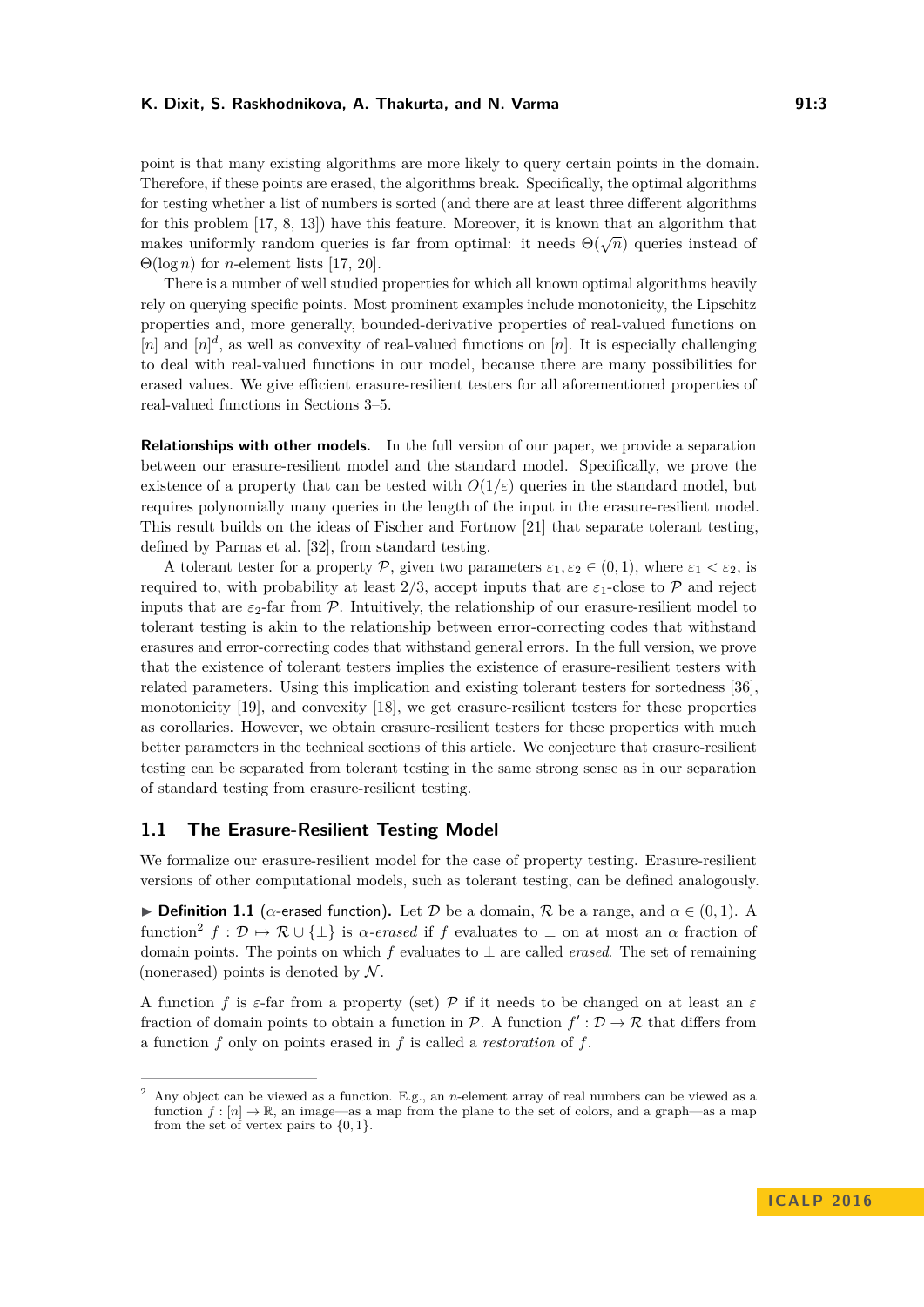I **Definition 1.2** (Erasure-resilient tester)**.** An *α-erasure-resilient ε-tester* of property P gets input parameters  $\alpha, \varepsilon \in (0, 1)$  and oracle access to an  $\alpha$ -erased function  $f : \mathcal{D} \to \mathcal{R} \cup \{\perp\}$ . It outputs, with probability<sup>[3](#page-3-0)</sup> at least  $2/3$ ,

**accept** if there is a restoration  $f': \mathcal{D} \to \mathcal{R}$  of *f* that satisfies  $\mathcal{P}$ ;

**reject** if every restoration  $f': \mathcal{D} \to \mathcal{R}$  of f needs to be changed on at least an  $\varepsilon$  fraction of N, the nonerased portion of f's domain, to satisfy P (that is,  $f'$  is  $\varepsilon \cdot \frac{|N|}{|D|}$ -far from P). The tester has *1-sided error* if the first item holds with probability 1.

Let  $f_{|N}$  denote the function f restricted to the set N of nonerased points. In the full version, we show that if property  $\mathcal P$  is extendable, we can define a property  $\mathcal P_N$  such that the erasure-resilient tester is simply required to distinguish the case that  $f_{\vert \mathcal{N}}$  satisfies  $\mathcal{P}_{\mathcal{N}}$  from the case that it is  $\varepsilon$ -far from satisfying it. For example, if  $P$  is monotonicity of functions on a partially-ordered domain D then  $\mathcal{P}_{N}$  is monotonicity of functions on N. (Most of the properties we consider in this article, including monotonicity, Lipschitz properties and convexity, are extendable properties.) Note that, even for the case of extendable properties, our problem is different from the standard property testing problem because the tester does not know in advance which points are erased.

## <span id="page-3-1"></span>**1.2 Properties We Consider**

Next we define properties of real-valued functions considered in this article and summarize previous work on testing them. Most properties of real-valued functions studied in the property testing framework are for functions over the *line* domain [*n*] and, more generally, the *hypergrid* domain  $[n]^d$ .

**► Definition 1.3** (Hypergrid, line). Given  $n, d \in \mathbb{N}$ , the hypergrid of size *n* and dimension *d* is the set  $[n]^d$  associated with an order relation  $\preceq$ , such that  $x \preceq y$  for all  $x, y \in [n]^d$  iff  $x_i \leq y_i$  for all  $i \in [d]$ , where  $x_i$  (respectively  $y_i$ ) denotes the *i*<sup>th</sup> coordinate of *x* (respectively, *y*). The special case [*n*] is called a *line*.

We consider domains that are subsets of  $[n]^d$  to be able to handle arbitrary erasures on  $[n]^d$ .

**Monotonicity.** Monotonicity of functions, first studied in the context of property testing in [\[23\]](#page-13-11), is one of the most widely investigated properties in this model [\[17,](#page-13-5) [16,](#page-13-12) [31,](#page-13-13) [22,](#page-13-3) [1,](#page-12-5) [20,](#page-13-6) [28,](#page-13-14) [5,](#page-12-6) [32,](#page-13-8) [2,](#page-12-7) [8,](#page-12-3) [11,](#page-12-8) [9,](#page-12-9) [13,](#page-12-4) [14,](#page-12-10) [10,](#page-12-11) [12\]](#page-12-12). A function  $f: \mathcal{D} \mapsto \mathbb{R}$ , defined on a partially ordered domain D with order  $\preceq$ , is monotone if  $x \preceq y$  implies  $f(x) \leq f(y)$  for all  $x, y \in \mathcal{D}$ . The query complexity of testing monotonicity of functions  $f : [n] \mapsto \mathbb{R}$  is  $\Theta(\log n/\varepsilon)$  [\[17,](#page-13-5) [20\]](#page-13-6); for functions  $f: [n]^d \mapsto \mathbb{R}$ , it is  $\Theta(d \log n/\varepsilon)$  [\[13,](#page-12-4) [14\]](#page-12-10), and for functions over arbitrary partially ordered domains  $\mathcal{D}$ , it is  $O\left(\sqrt{|\mathcal{D}|/\varepsilon}\right)$  [\[22\]](#page-13-3).

**Lipschitz properties.** Lipschitz continuity is defined for functions between arbitrary metric spaces, but was specifically studied for real-valued functions on hypergrid domains [\[29,](#page-13-15) [3,](#page-12-13) [13,](#page-12-4) [15,](#page-13-16) [10,](#page-12-11) [12\]](#page-12-12) because of applications to privacy [\[29,](#page-13-15) [15\]](#page-13-16). For  $D \subseteq [n]^d$  and  $c \in \mathbb{R}$ , a function *f* :  $\mathcal{D} \mapsto \mathbb{R}$  is *c*-Lipschitz if  $|f(x) - f(y)| \le c \cdot ||x - y||_1$  for all  $x, y \in \mathcal{D}$ , where  $||x - y||_1$  is the  $L_1$  distance between *x* and *y*. More generally, *f* is  $(\alpha, \beta)$ -Lipschitz, where  $\alpha < \beta$ , if

<span id="page-3-0"></span><sup>&</sup>lt;sup>3</sup> In general, the error probability can be any  $\delta \in (0,1)$ . For simplicity, we formulate our model and the results with  $\delta = 1/3$ . To get results for general *δ*, by standard arguments, it is enough to multiply the complexity of an algorithm by log 1*/δ*.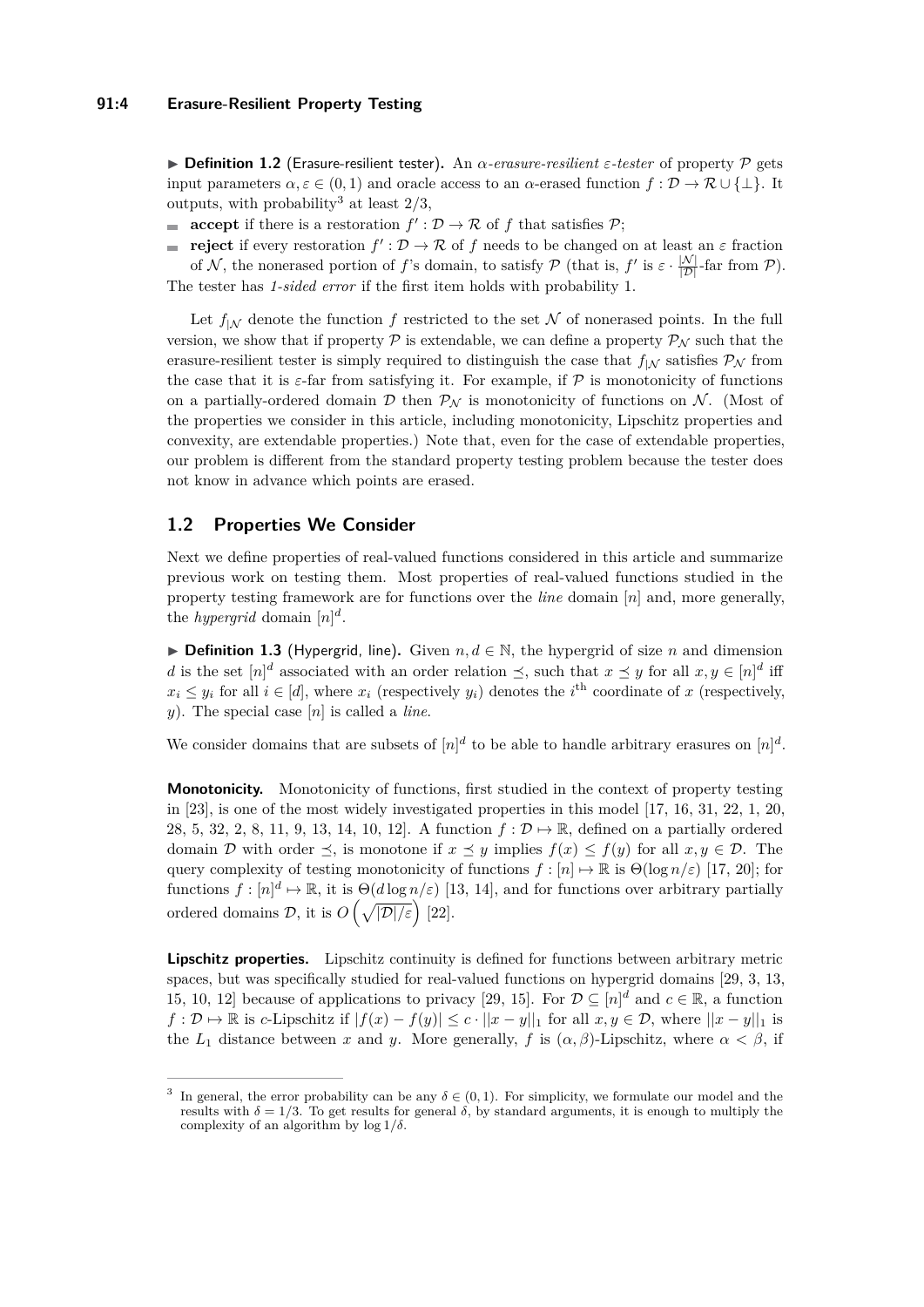$\alpha \cdot ||x - y||_1 \leq |f(x) - f(y)| \leq \beta \cdot ||x - y||_1$  for all  $x, y \in [n]^d$ . All  $(\alpha, \beta)$ -Lipschitz properties can be tested with  $O(d \log n/\varepsilon)$  queries [\[13\]](#page-12-4).

**Bounded derivative properties.** The class of bounded derivative properties (BDPs), defined by Chakrabarty et al. [\[12\]](#page-12-12), is a natural generalization of monotonicity and the  $(\alpha, \beta)$ -Lipschitz properties. An ordered set **B** of 2*d* functions  $l_1, u_1, l_2, u_2, \ldots, l_d, u_d : [n-1] \mapsto \mathbb{R} \cup \{\pm \infty\}$ is a *bounding family* if for all  $r \in [d]$  and  $y \in [n-1]$ ,  $l_r(y) < u_r(y)$ . Let **B** be a bounding family of functions and let  $\mathbf{e}_r$  be the unit vector along dimension *r*. The property  $\mathcal{P}(\mathbf{B})$ of being **B***-derivative bounded* is the set of functions  $f : [n]^d \mapsto \mathbb{R}$  such that  $l_r(x_r) \leq$  $f(x+\mathbf{e}_r) - f(x) \le u_r(x_r)$  for all  $r \in [d]$  and  $x \in [n]^d$  with  $x_r \neq n$ , where  $x_r$  is the  $r^{\text{th}}$ coordinate of *x*. Chakrabarty et al. [\[12\]](#page-12-12) showed that the complexity of testing BDPs of functions  $f: [n]^d \mapsto \mathbb{R}$  is  $\Theta(d \log n/\varepsilon)$ .

**Convexity of functions.** A function  $f: \mathcal{D} \mapsto \mathbb{R}$  is convex if  $f(t\mathbf{x} + (1-t)\mathbf{y}) \leq tf(\mathbf{x}) + (1-t)\mathbf{y}$  $f(f(\mathbf{y}))$  for all  $\mathbf{x}, \mathbf{y} \in \mathcal{D}$  and  $t \in [0,1]$ . If  $\mathcal{D} \subseteq [n]$ , equivalently, f is convex if  $\frac{f(y)-f(x)}{y-x} \leq$ <br> $f(z)-f(y)$  for all  $x \leq x$ . Parma at al. [22] gave a sonrarity tester for functions f i [a]  $\cup \mathbb{R$  $\frac{f(y)-f(y)}{z-y}$  for all  $x < y < z$ . Parnas et al. [\[33\]](#page-13-17) gave a convexity tester for functions  $f: [n] \mapsto \mathbb{R}$ with query complexity  $O(\log n/\varepsilon)$ . Blais et al. [\[10\]](#page-12-11) gave an  $\Omega(\log n)$  bound for nonadaptive testers for this problem.

## **1.3 Our Results**

We give efficient erasure-resilient testers for all properties discussed in Section [1.2.](#page-3-1) All our testers have optimal complexity for the case with no erasures and have an additional benefit of not relying too heavily on the value of the input function at any specific point.

**Monotonicity on the line.** We start by giving (in Section [3\)](#page-7-0) an erasure-resilient monotonicity tester on [*n*].

<span id="page-4-0"></span>I **Theorem 1.4** (Monotonicity tester on the line)**.** *There exists a one-sided error α-erasureresilient ε-tester for monotonicity of real-valued functions on the line* [*n*] *that works for all*  $\alpha, \varepsilon \in (0, 1)$ *, with query complexity*  $O\left(\frac{\log n}{\varepsilon(1-\alpha)}\right)$ .

Without erasure resilience, the complexity of testing monotonicity of functions  $f : [n] \mapsto \mathbb{R}$  is Θ(log *n/ε*) [\[17,](#page-13-5) [20\]](#page-13-6). Thus, the query complexity of our erasure-resilient tester has optimal dependence on the domain size and on *ε*.

The starting point of our algorithm is the tester for sortedness from [\[17\]](#page-13-5). This tester picks a random element of the input array and performs a binary search for that element. It rejects if the binary search does not lead to the right position. The first challenge is that the tester always queries the middle element of the array and is very likely to query other elements that are close to the root in the binary search tree. So, it will break if these elements are erased. To make it resilient to erasures, we randomize the binary tree with respect to which it performs the binary search. The second challenge is that the tester does not know which points are erased. To counteract that, our tester samples points from appropriate intervals until it encounters a nonerased point.

To analyze the tester, we bound the expected number of queries required to traverse a uniformly random search path in an arbitrary binary search tree built over the nonerased points in an *α*-erased *n*-element array (Claim [3.2\)](#page-8-0). This expectation depends only on the depth of the tree and *α*. This is the most interesting part of our analysis and captures the intuition that a randomized binary search for a uniformly random search point is biased towards visiting intervals containing a larger fraction of nonerased points.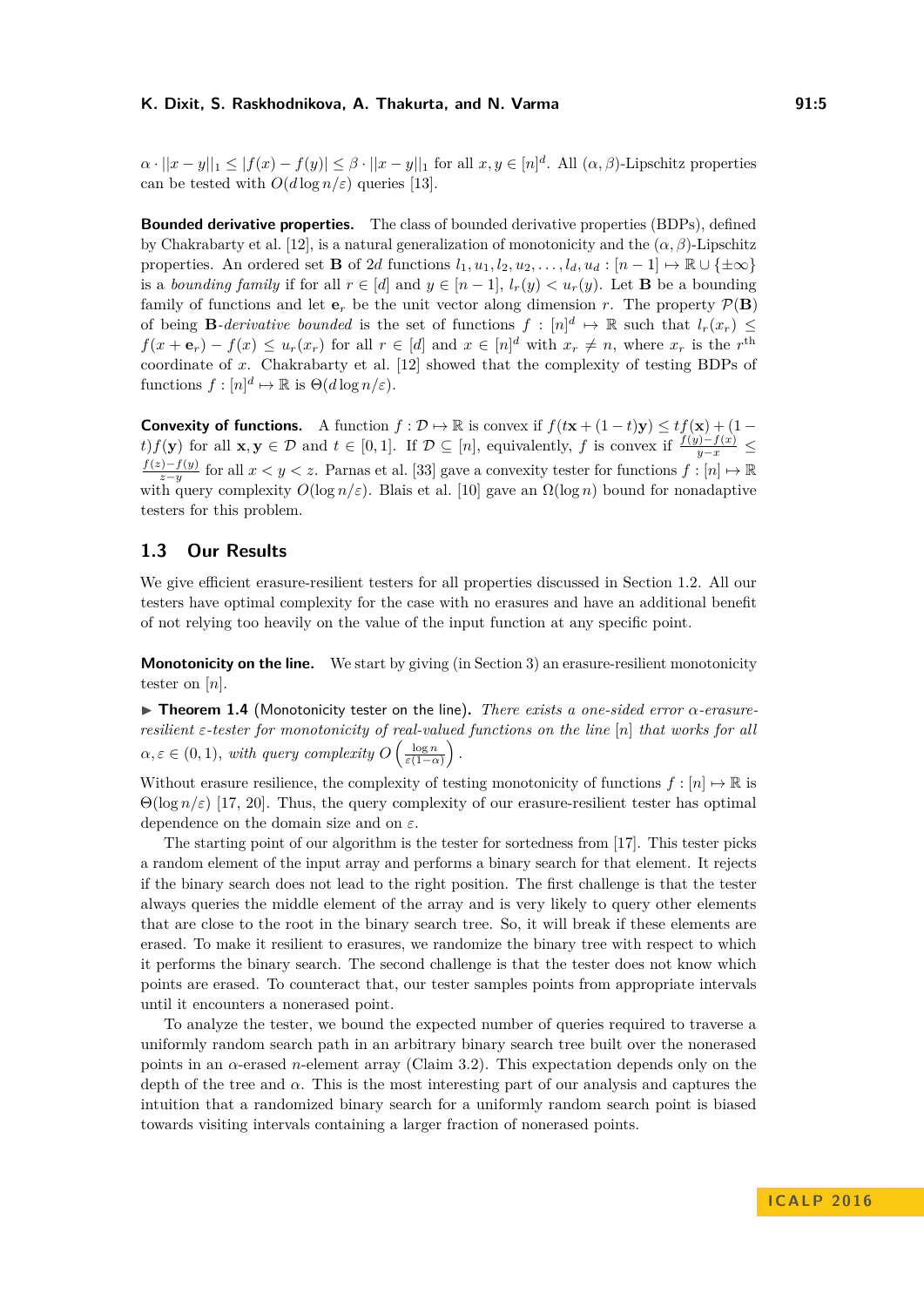### **91:6 Erasure-Resilient Property Testing**

**BDPs on the hypergrid.** In Section [4,](#page-9-0) we generalize our monotonicity tester in two ways: (1) to work over general hypergrid domains, and (2) to apply to all BDPs. We achieve it by giving (1) a reduction from testing BDPs on the line to testing monotonicity on the line that applies to erasure-resilient testers and (2) an erasure-resilient version of the dimension reduction from [\[12\]](#page-12-12). We obtain the following result.

<span id="page-5-1"></span>▶ **Theorem 1.5** (BDP tester on the hypergrid). *For every BDP P*, there exists a one-sided *error*  $\alpha$ -erasure-resilient  $\varepsilon$ -tester for  $\mathcal{P}$  of real-valued functions on the hypergrid  $[n]^d$  that *works for all*  $\alpha, \varepsilon \in (0, 1)$ *, where*  $\alpha \leq \varepsilon/970d$ *, with query complexity*  $O\left(\frac{d \log n}{\varepsilon(1-\alpha)}\right)$ *.* 

Every known tester of a BDP for real-valued functions over general hypergrid domains work by sampling an *axis-parallel line* uniformly at random and checking for violations on the sampled line. Our erasure-resilient testers also follow this paradigm. To check for violations on the sampled line, we use one iteration of our BDP tester for the line. In the full version, we show the existence of *α*-erased functions  $f: \{0,1\}^d \mapsto \mathbb{R}$  that are *ε*-far from monotone  $f: \{0, 1\}^n \mapsto \mathbb{R}$  that are *ε*-lar from monotone for  $\alpha = \Theta(\varepsilon/\sqrt{d})$  but do not have violations to monotonicity along any of the axis parallel lines (which are the edges of the hypercube, in this case). It implies that every tester for monotonicity that follows the paradigm above will fail when  $\alpha = \Omega(\varepsilon/\sqrt{d})$ . Thus, some monotonicity that follows the paradigm above will fail when  $\alpha = \Omega(\varepsilon/\sqrt{d})$ . restriction on  $\alpha$  in terms of *d* and  $\varepsilon$  is necessary for such testers.

**Convexity on the line.** Finally, in Section [5,](#page-10-0) we develop additional techniques to design a tester for convexity (which is not a BDP) on the line. The query complexity of our tester has the same dependence on *n* and  $\varepsilon$  as in the standard convexity tester of Parnas et al. [\[33\]](#page-13-17). The dependence on  $n$  is known to be optimal for nonadaptive testers [\[10\]](#page-12-11), and the tester from [\[33\]](#page-13-17) is conjectured to be optimal in the standard model.

<span id="page-5-2"></span>**► Theorem 1.6** (Convexity tester on the line). *There exists a one-sided error*  $\alpha$ -erasure*resilient ε-tester for convexity of real-valued functions on the line* [*n*] *that works for all*  $\alpha, \varepsilon \in (0, 1)$ *, with query complexity*  $O\left(\frac{\log n}{\varepsilon(1-\alpha)}\right)$ .

Our algorithm for testing convexity combines ideas on testing convexity from [\[33\]](#page-13-17), testing sortedness from [\[17\]](#page-13-5), and our idea of randomizing the search. The tester of [\[33\]](#page-13-17) traverses a uniformly random path in a binary tree on the array [*n*] by selecting one of the half-intervals of an interval uniformly at random at each step. Instead of doing this, our tester samples a uniformly random nonerased search point and traverses the path to that point in a uniformly random binary search tree just as in our modification of the tester of [\[17\]](#page-13-5). This is done to bias our algorithm to traverse paths containing intervals that have a larger fraction of nonerased points. However, instead of checking whether the selected point can be found, as in our monotonicity tester, the convexity tester checks a more complicated "goodness condition" in each visited interval of the binary search tree. It boils down to checking that the slope of the functions between pairs of carefully selected points satisfies the convexity condition. In addition to spending queries on erased points due to sampling, like in the monotonicity tester, our tester also performs "walking queries" to find the nearest nonerased points for the pivots in our random binary search tree. We show that the overhead in the query complexity due to querying erased points is at most a factor of  $O(1/(1 - \alpha))$ .

## <span id="page-5-0"></span>**2 Generic transformations**

In this section, we state our transformation theorems that can be applied to some classes of testers that use only uniform samples. We show how to make two classes of testers erasureresilient: (1) uniform proximity oblivious testers (POTs) defined in [\[25,](#page-13-1) [27\]](#page-13-2) (Theorem [2.2\)](#page-6-0),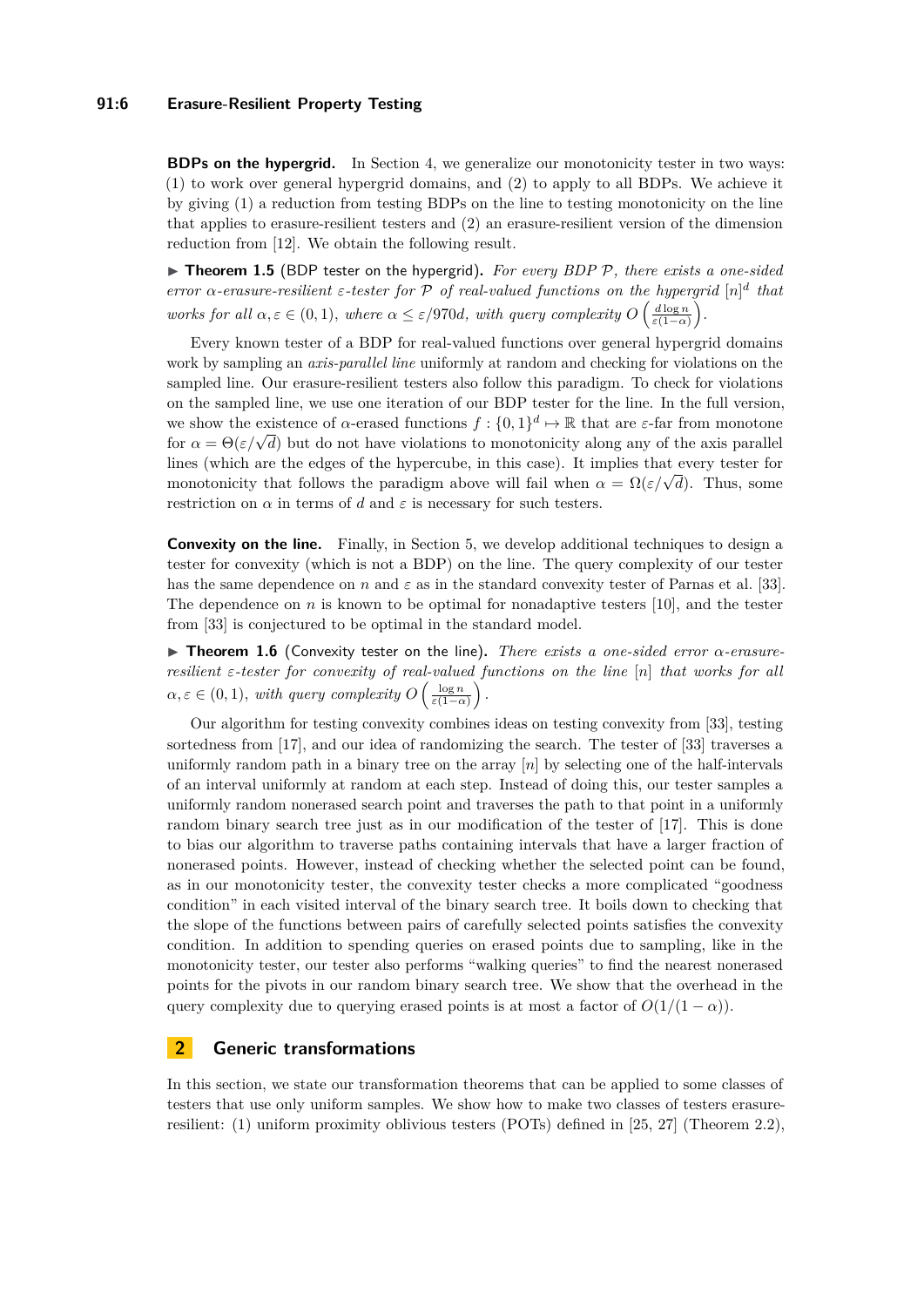and (2) uniform testers for extendable properties (Theorem [2.4\)](#page-6-1). All omitted details appear in the full version. We first define POTs.

**▶ Definition 2.1** (POT [\[25,](#page-13-1) [27\]](#page-13-2)). Let P be a property of functions of the form  $f : \mathcal{D} \mapsto \mathcal{R}$ . Let  $\rho : (0,1] \mapsto (0,1]$  be a monotone function and  $c \in (0,1]$  be a constant. A tester *T* is a  $(\rho, c)$ -POT for  $\mathcal P$  if it decides to accept or reject based only on the answers to the queries that it makes, such that

- for every function  $f \in \mathcal{P}$ , the probability that *T* accepts is at least *c*, and
- for every function  $f \notin \mathcal{P}$ , the probability that *T* accepts is at most  $c \rho(\varepsilon_f)$ , where  $\varepsilon_f$ denotes the relative Hamming distance of *f* from P.

A POT that queries points sampled uniformly and independently at random from  $\mathcal D$  is called a uniform POT. Next, we state our first generic transformation.

<span id="page-6-0"></span>**Find 1.2.** If *T* is a uniform  $(\rho, c)$ -POT for a property  $\mathcal P$  of functions of the form  $f: \mathcal{D} \mapsto \mathcal{R}$  *making q queries, then there exists a uniform*  $\alpha$ -erasure-resilient ( $\rho', c$ )-POT T' *for*  $P$  *that makes*  $q$  *queries for all*  $\alpha < \rho(\varepsilon_f \cdot (1 - \alpha))/q$ *, where*  $\rho'(x) = \rho(x \cdot (1 - \alpha)) - \alpha \cdot q$ *for*  $x \in (0, 1]$ *.* 

In the full version, we apply Theorem [2.2](#page-6-0) to a tester for the property of being a polynomial of degree at most *d* due to Rubinfeld and Sudan [\[35\]](#page-14-1) and get an erasure-resilient tester.

Next, we define extendable properties and state our second transformation. Given  $S \subseteq \mathcal{T}$ , the *extension* of a function  $f : \mathcal{S} \to \mathcal{R}$  to  $\mathcal{T}$  is a function  $g : \mathcal{T} \to \mathcal{R}$  that agrees with f on every point in  $S$ .

**► Definition 2.3** (Extendable properties). For a domain D and all  $S \subseteq D$ , let  $\mathcal{P}_S$  denote a property of functions  $f : \mathcal{S} \to \mathcal{R}$ . The class of properties  $\{\mathcal{P}_{\mathcal{S}} : \mathcal{S} \subseteq \mathcal{D}\}\$  is extendable if, for all  $S, \mathcal{T} : S \subseteq \mathcal{T} \subseteq \mathcal{D}$ ,

- for every function  $f : \mathcal{S} \to \mathcal{R}$  satisfying  $\mathcal{P}_{\mathcal{S}}$ , there is an extension  $f' : \mathcal{T} \mapsto \mathcal{R}$  satisfying  $\mathcal{P}_{\mathcal{T}}$ , and
- for every function  $f : \mathcal{S} \mapsto \mathcal{R}$  that is  $\varepsilon$ -far from  $\mathcal{P}_{\mathcal{S}}$ , every function  $f' : \mathcal{T} \mapsto \mathcal{R}$  satisfying  $\mathcal{P}_{\mathcal{T}}$  differs from *f* on at least an  $\varepsilon$  fraction of points in  $\mathcal{S}$ .

<span id="page-6-1"></span>**If Theorem 2.4.** Let  $q(\cdot, \cdot)$  be a function that is monotone non-decreasing in the first *argument and monotone non-increasing in the second argument. Let*  $\{\mathcal{P}_{\mathcal{S}} : \mathcal{S} \subseteq \mathcal{D}\}\$  *be a class of extendable properties, where*  $P_S$  *is a property of functions of the form*  $f : S \mapsto R$ *. Suppose*  $T_S$  *is a uniform one-sided error*  $\varepsilon$ -tester of  $\mathcal{P}_S$  that makes  $q(|S|, \varepsilon)$  queries from  $S$ *, for every*  $S \subseteq D$ *. Assume also that for each*  $S \subseteq D$ *, the probability that*  $T_S$  *tests correctly does not decrease when it makes more queries. Then, there exists a uniform one-sided error*  $\alpha$ -erasure-resilient  $\varepsilon$ -tester  $T'$  of  $\mathcal{P}_{\mathcal{D}}$  that makes  $O(q(|\mathcal{D}|,\varepsilon)/(1-\alpha))$  queries for all  $\alpha \in [0, 1)$ .

Using Theorem [2.4,](#page-6-1) we can make the uniform tester for convexity of black and white images [\[7\]](#page-12-0) and the uniform tester for monotonicity of real-valued functions over arbitrary partially ordered domains [\[22\]](#page-13-3) erasure-resilient.

We also develop a uniform tester for the property of being a *k*-run Boolean function and make it erasure-resilient by applying Theorem [2.4.](#page-6-1) A function  $f : [n] \mapsto \{0,1\}$  has  $k$  *runs* if the list  $f(1), f(2), \ldots, f(n)$  has at most  $k-1$  alternations of values. The problem at hand is to test whether a given function  $f : [n] \rightarrow \{0,1\}$  has k runs or is  $\varepsilon$ -far from this property. Kearns and Ron [\[30\]](#page-13-18) studied a relaxation of this problem. Specifically, they showed that  $O(1/\varepsilon^2)$  queries suffice to test whether a Boolean function has *k* runs or is  $\varepsilon$ -far from being a  $k/\varepsilon$ -run function. They also developed a uniform  $O(\sqrt{k}/\varepsilon^{2.5})$ -query tester for this relaxation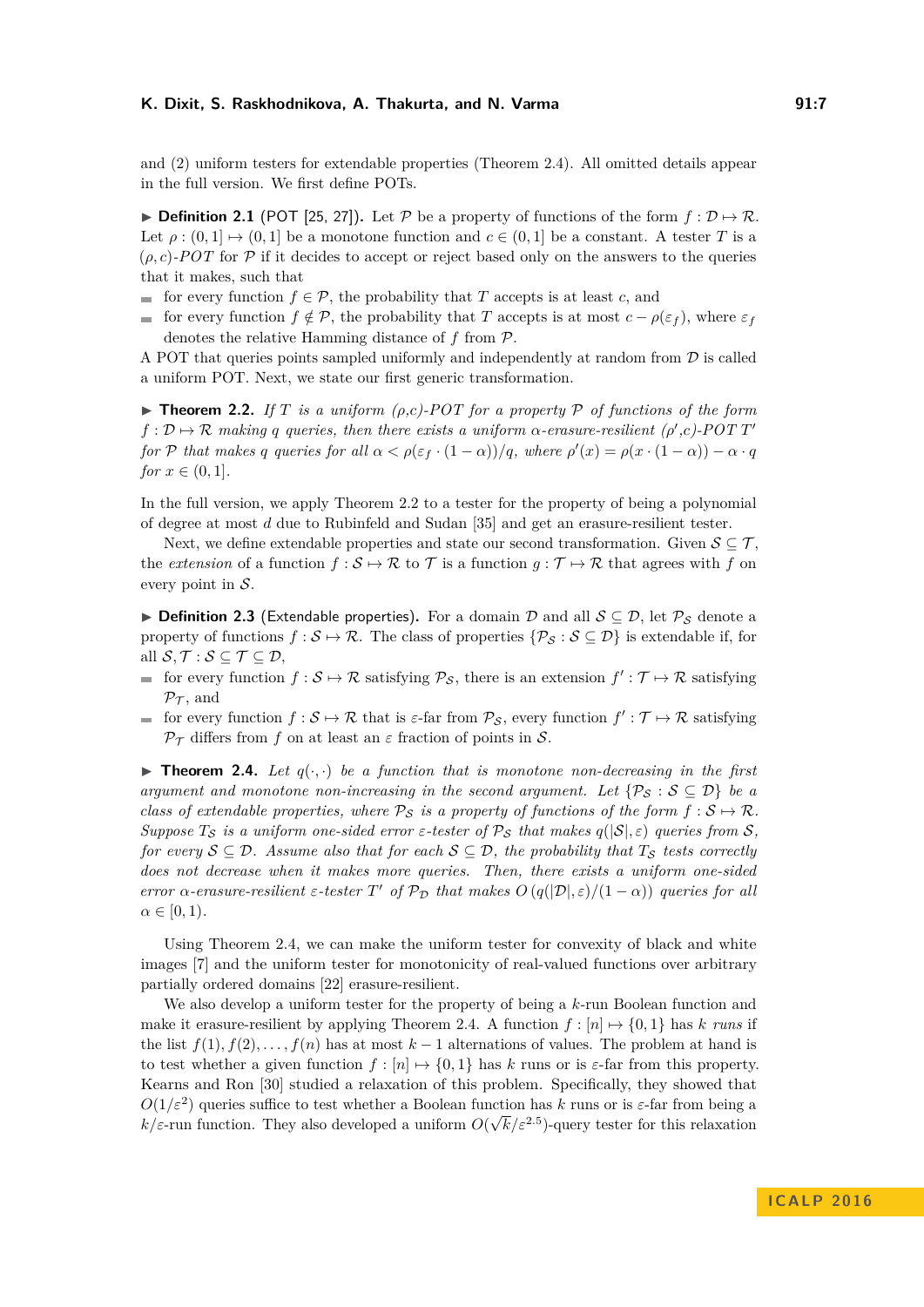and proved that every uniform  $\varepsilon$ -tester for the *k*-run property requires  $\Omega(\sqrt{k})$  queries. Balcan et al. [\[4\]](#page-12-1) obtained a  $O(1/\varepsilon^4)$ -query tester for this property in the active testing model. They also developed a uniform  $O(\sqrt{k}/\varepsilon^5)$ -query tester. We prove the following theorem.

I **Theorem 2.5.** *There is an ε-tester for the property of having k runs for functions of the*  $\text{form } f: [n] \mapsto \{0, 1\} \text{ that makes } O\left(\frac{k \log k}{\varepsilon}\right) \text{ uniform independent queries, where } \varepsilon > k^2/n.$ 

## <span id="page-7-0"></span>**3 Erasure-Resilient Monotonicity Tester for the Line**

In this section, we prove Theorem [1.4.](#page-4-0) Recall that, for a function  $f : [n] \mapsto \mathbb{R} \cup \{\perp\}$ , the set of nonerased points (the ones that map to  $\mathbb{R}$ ) is denoted by N. The function f is monotone if  $x < y$  implies  $f(x) \le f(y)$  for all  $x, y \in \mathcal{N}$ . The tester does not know  $\mathcal N$  in advance.

We present our tester in Algorithm [1.](#page-7-1) It has oracle access to f and takes  $\alpha$  and  $\varepsilon$  as inputs. In each iteration, it performs a randomized binary search for a nonerased index sampled uniformly at random  $(u.a.r.)$  from  $\mathcal N$  and rejects if it finds violations to monotonicity. In the description of our tester, we use  $I[i, j]$  to denote the set of natural numbers from *i* until and including *j*. We alternatively refer to it as the interval from *i* to *j*.

<span id="page-7-1"></span>**Algorithm 1** Erasure-Resilient Monotonicity Tester for the Line

1: **Set**  $Q = \begin{bmatrix}$ 60 log *n ε*(1−*α*) m . 2: **Accept** at any point if the number of queries exceeds *Q*. 3: **loop** 2*/ε* times: 4: Sample points u.a.r. from  $I[1, n]$  and query them until we get a point  $s \in \mathcal{N}$ . 5: **Set**  $\ell \leftarrow 1, r \leftarrow n$ . 6: while  $\ell \leq r$  do 7: Sample points u.a.r. from  $I[\ell, r]$  and query them until we get a point  $m \in \mathcal{N}$ . 8: **if**  $s < m$  **then set**  $r \leftarrow m-1$  and **Reject** if  $f(s) > f(m)$ . 9: **if**  $s > m$  **then set**  $l \leftarrow m + 1$  and **Reject** if  $f(s) \le f(m)$ . 10: **if**  $s = m$  **then** Go to Step [3.](#page-7-1)  $\triangleright$  Search completed. 11: **Accept**.

Every iteration of Algorithm [1](#page-7-1) can be viewed as a traversal of a uniformly random search path in a uniformly random binary search tree defined on the set  $\mathcal N$  of nonerased points. Given a binary search tree  $T$  over  $\mathcal{N}$ , we associate every node of  $T$  with a unique sub-interval *I* of  $I[1, n]$  as follows. The root of *T* is associated with  $I[1, n]$ . Suppose the interval associated with a node  $\Gamma$  in *T* that contains  $s \in \mathcal{N}$  is  $I[i, j]$ . Then the interval associated with the left child of Γ is  $I[i, s - 1]$  and the interval associated with the right child of Γ is  $I[s + 1, j]$ . A search path is a path from the root to some node Γ of *T*.

If  $f$  is  $\varepsilon$ -far from monotone, we prove that, with high probability, the tester finds a violation. It is easy to prove this, using a generalization of an argument from [\[17\]](#page-13-5), for the case when Algorithm [1](#page-7-1) manages to complete all iterations of Step [3](#page-7-1) before it runs out of queries. The challenge is that the algorithm might get stuck pursuing long paths in a random search tree and waste many queries on erased points. To resolve the issue of many possible queries to erased points, we prove an upper bound on the expected number of queries made while traversing a uniformly random search path in a binary search tree on  $\mathcal N$ . We combine this with the fact that the expected depth of a random binary search tree is  $O(\log n)$  to obtain the final bound on the probability that the algorithm exceeds its query budget.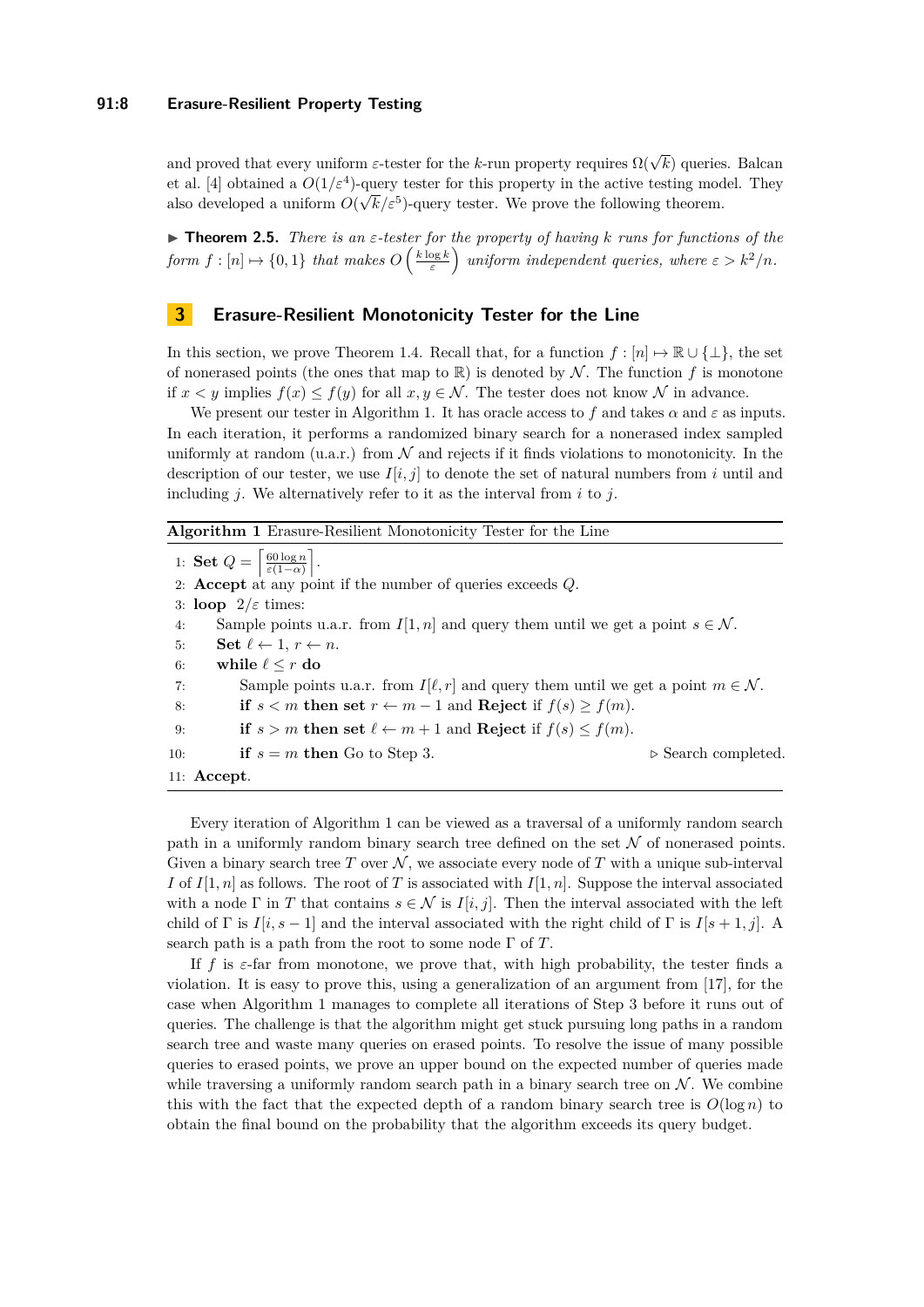## **3.1 Analysis**

We analyze the tester in this section. The query complexity of the tester is clear from its description. The main statement of Theorem [1.4](#page-4-0) follows from Lemma [3.1,](#page-8-1) proved next.

<span id="page-8-1"></span> $\triangleright$  **Lemma 3.1.** *Algorithm [1](#page-7-1)* accepts if f is monotone, and rejects with probability at least 2/3 *if*  $f$  *is*  $\varepsilon$ -far from monotone.

**Proof.** The tester accepts whenever f is monotone. To prove the other part of the lemma, assume that *f* is  $\varepsilon$ -far from monotone. Let *A* be the event that the tester accepts *f*. Let *q* denote the total number of queries made. We prove that  $Pr[A] \leq 1/3$ . The event *A* occurs if either  $q > Q$  or the tester does not find a violation in any of the  $2/\varepsilon$  iterations of Step [3.](#page-7-1) Thus,  $Pr[A] \leq Pr[A|q \leq Q] + Pr[q > Q]$ .

First we bound the probability that the tester does not find a violation in one iteration of Step [3,](#page-7-1) conditioned on the event that  $q \leq Q$ . Consider an arbitrary binary search tree T defined over points in N. A point  $s \in \mathcal{N}$  is called *searchable* with respect to T if Algorithm [1](#page-7-1) does not detect a violation to monotonicity while traversing the search path to *s* in *T*. Consider two indices  $i, j \in \mathcal{N}$ , where  $i < j$ , both searchable with respect to *T*. Let  $a \in \mathcal{N}$ be the pivot corresponding to the lowest common ancestor of the leaves containing *i* and *j*. Since *i* and *j* are both *searchable*, it must be the case that  $f(i) < f(a)$  and  $f(a) < f(j)$ and hence,  $f(i) < f(j)$ . Thus, for every tree *T*, the function restricted to the domain points that are *searchable* with respect to *T* is monotone. Therefore, if  $f$  is  $\varepsilon$ -far from monotone, for every binary search tree *T*, at least an  $\varepsilon$ -fraction of the points in N are not *searchable*. Thus, the tester detects a violation with probability  $\varepsilon$  in each iteration. Consequently,  $\Pr[A|q \leq Q] \leq (1 - \varepsilon)^{\frac{2}{\varepsilon}} < 1/4.$ 

In the rest of the proof, we will bound  $Pr[q > Q]$ . We will first state and prove a claim that bounds the expected number of queries to traverse a search path, for every binary search tree. Recall that a search path in a search tree *T* is a path from the root to some node in *T*. Let *I* be an interval associated with a node  $v$  of  $T$  and let  $\alpha_I$  denote the fraction of erased points in *I*. The number of queries to be made to sample a nonerased point from *I* with uniform sampling is a geometric random variable with expectation  $1/(1 - \alpha_I)$ . We define the *query-weight* of node *v* to be this expectation. The query-weight of a search path is the sum of query-weights of the nodes on the path (which is the expected number of queries that the algorithm makes while traversing that path).

<span id="page-8-0"></span> $\triangleright$  **Claim 3.2.** *Consider an arbitrary binary search tree T on*  $\mathcal N$  *of height*  $h$ *. The expected query-weight of a uniformly random search path in T is at most*  $h/(1 - \alpha)$ *.* 

**Proof.** There are exactly  $|N|$  search paths in *T*. Let *S* denote the sum of query-weights of all the search paths. The expected query-weight is equal to  $S/N$ .

Consider a node *v* in *T* associated with an interval *I*. There are  $|I|(1 - \alpha_I)$  nonerased points in *I*. The search paths from the root of *T* to all these nonerased points pass through *v*, and hence, the query-weight of *v* gets added to the query-weights of all of those paths. Therefore, the total contribution of *v* towards *S* is  $|I|$ , since the query-weight of *v* is  $1/(1-\alpha_I)$ . Note that the intervals associated with nodes at the same level of *T* are disjoint from each other. Therefore, the total contribution to *S* from all nodes on the same level of *T* is at most *n*. Hence the value of *S* is at most  $n \cdot h$ . Observe that this quantity is independent of the fraction of erasures  $\alpha$ . Therefore, the expected query-weight of a search path is at most  $n \cdot h/|\mathcal{N}|$ , which is at most  $h/(1 - \alpha)$ , since  $|\mathcal{N}| \geq n \cdot (1 - \alpha)$ .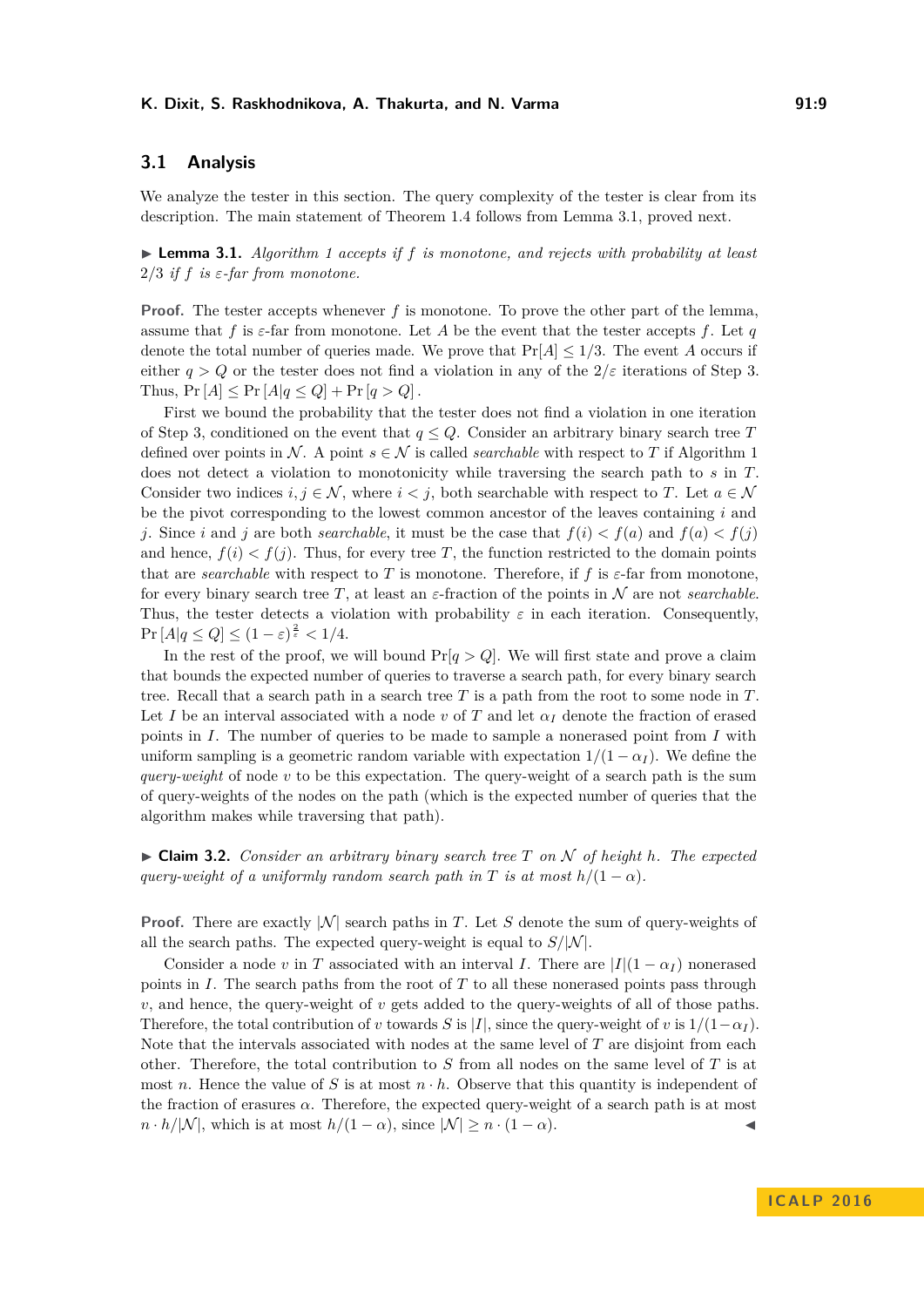## **91:10 Erasure-Resilient Property Testing**

We will next see a fact on the expected depth of a uniformly random binary search tree and combine it with the above claim to prove the required bound on the expected query-weight of a uniformly random search path in a uniformly random binary search tree.

 $\triangleright$  **Claim 3.3** ([\[34\]](#page-13-19)). If  $H_n$  is the random variable denoting the height of a random binary *search tree on n nodes, then*  $E[H_n] \leq 5 \log n$ .

<span id="page-9-4"></span>I **Corollary 3.4.** *The expected number of queries made by Algorithm [1](#page-7-1) to traverse a uniformly random search path in a uniformly random binary search tree on*  $\mathcal N$  *is at most*  $5 \log n/(1-\alpha)$ *.* 

By linearity of expectation, the expected number of queries made by the tester over all its iterations is at most  $10 \log n/(\varepsilon \cdot (1 - \alpha))$ . Applying Markov's inequality to q, we can then see that  $Pr[q > Q] \leq 1/6$ . Therefore, the probability of the tester not finding a violation is at most  $1/3$ . This completes the proof of the lemma.

## <span id="page-9-0"></span>**4 Erasure-Resilient Monotonicity Testers for the Hypergrid**

In this section, we present our erasure-resilient tester for monotonicity over hypergrid domains and prove the following theorem, which is a special case of Theorem [1.5.](#page-5-1) We defer the discussion of erasure-resilient testers for all BDPs to the full version.

<span id="page-9-3"></span>I **Theorem 4.1.** *There exists a one-sided error α-erasure-resilient ε-tester for monotonicity of real-valued functions on the hypergrid*  $[n]^d$  *that works for all*  $\alpha, \varepsilon \in (0, 1)$ *, where*  $\alpha \leq \varepsilon/250d$ *, with query complexity*  $O(\frac{d \log n}{\varepsilon(1-\alpha)})$ *.* 

Let  $\mathcal L$  denote the set of all *axis-parallel lines* in the hypergrid. Our monotonicity tester, which is described in Algorithm [2,](#page-10-1) samples an *axis-parallel line* uniformly at random in each iteration and does a randomized binary search for a uniformly randomly sampled nonerased point on that line. It rejects if and only if a violation to monotonicity is found within its query budget. To analyze the tester, we first state two important properties of a uniformly random axis-parallel line in Lemma [4.2](#page-9-1) and Lemma [4.3,](#page-9-2) which we jointly call the erasure-resilient dimension reduction. The statements and proofs of more general versions of these lemmas, applicable to all BDPs, are given in the full version.

<span id="page-9-1"></span>**Lemma 4.2** (Dimension reduction: distance). Let  $\varepsilon_f$  be the relative Hamming distance of *an*  $\alpha$ -erased function  $f : [n]^d \mapsto \mathbb{R} \cup \{\perp\}$  from monotonicity. Given an axis-parallel line  $\ell \in \mathcal{L}$ , let  $f_{\ell}: [n] \mapsto \mathbb{R} \cup \{\perp\}$  denote the restriction of f to  $\ell$  and let  $\varepsilon_{\ell}$  denote the relative *Hamming distance of*  $f_{\ell}$  *from monotonicity. Then*  $E_{\ell \sim \mathcal{L}}[\varepsilon_{\ell}] \geq (((1 - \alpha) \cdot \varepsilon_{f})/4d) - \alpha$ .

<span id="page-9-2"></span>I **Lemma 4.3** (Dimension reduction: fraction of erasures)**.** *Consider an α-erased function*  $f : [n]^d \mapsto \mathbb{R} \cup \{\perp\}$ . Given  $\ell \in \mathcal{L}$ , let  $\alpha_{\ell}$  denote the fraction of erased points in  $\ell$ . Then, for *every*  $\eta \in (0,1)$ *, we have,*  $\Pr_{\ell \sim \mathcal{L}}[\alpha_{\ell} > \alpha/\eta] \leq \eta$ *.* 

The query complexity of the tester is evident from its description. We will now prove its correctness in the following lemma, which will then imply Theorem [4.1.](#page-9-3)

 $\triangleright$  **Lemma 4.4.** *Algorithm* [2](#page-10-1) accepts if f is monotone, and rejects with probability at least  $2/3$  *if f is*  $\varepsilon$ *-far from monotone.* 

**Proof.** The tester accepts if *f* is monotone. So, assume *f* is *ε*-far from being monotone. Let *A* denote the event that no iteration of the tester finds a violation to monotonicity. If *q* denotes the total number of queries made by the tester, we have,  $Pr[A] \leq Pr[A|q \leq Q] + Pr[q > Q]$ .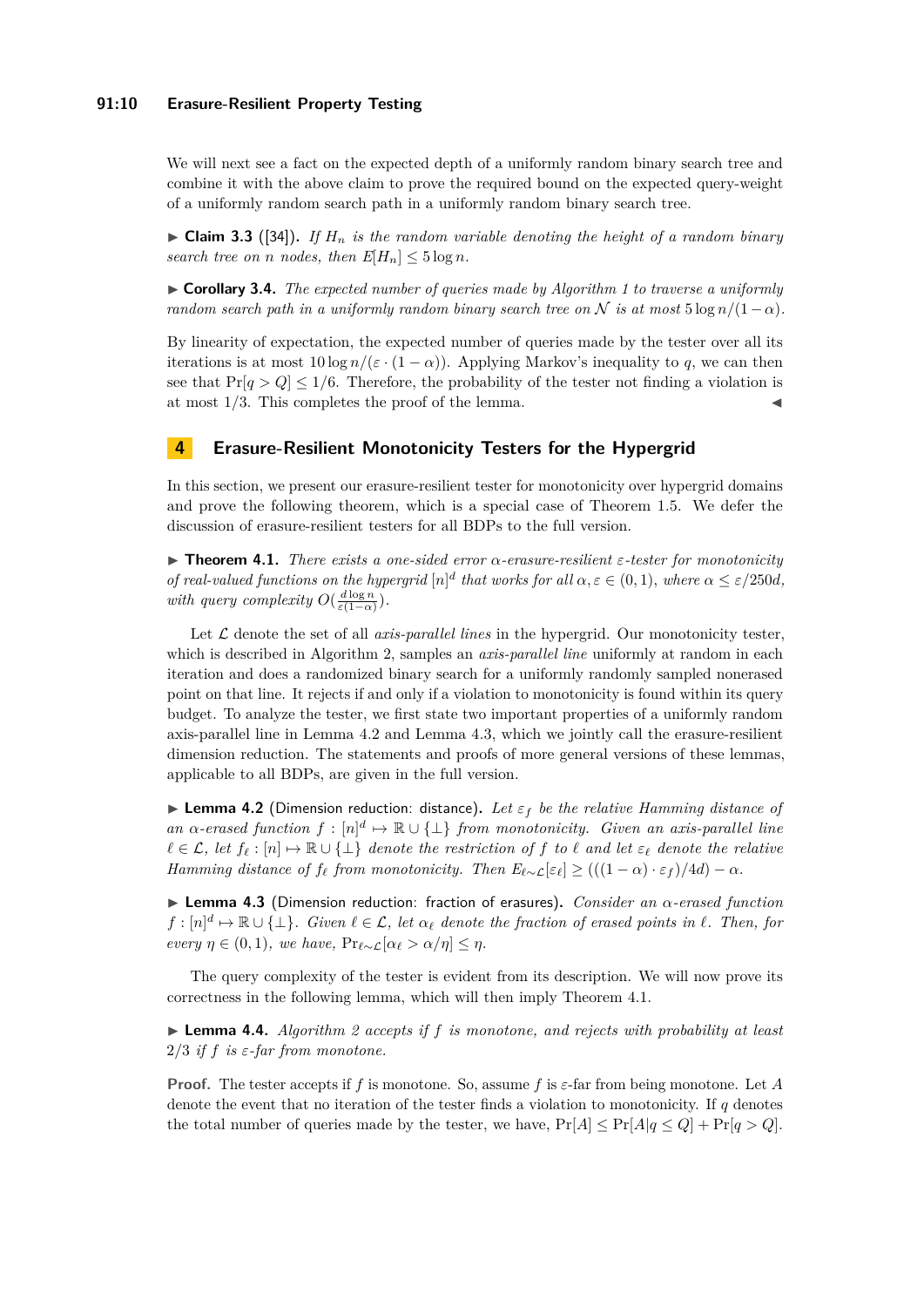<span id="page-10-1"></span>**Algorithm 2** Erasure-Resilient Monotonicity Tester for [*n*] *d*

**Require:** parameters  $\varepsilon \in (0, 1), \alpha \in [0, \varepsilon/250d]$ ; oracle access to  $f : [n]^d \to \mathbb{R}$ 

1: **Set**  $Q = \lceil \frac{1200d \cdot \log n}{\varepsilon(1-\alpha)} \rceil$ .

- 2: **loop**  $\frac{12d}{\varepsilon(1-\alpha)-4d\alpha}$  times:
- 3: Sample a line  $\ell \in \mathcal{L}$  uniformly at random.
- 4: Sample and query points u.a.r. from  $\ell$  and query them until we get a point  $s \in \mathcal{N}$ .
- 5: Perform a randomized binary search for  $s$  on  $\ell$  as in Algorithm [1.](#page-7-1)
- 6: **Reject** if any violation to monotonicity is found.
- 7: **Accept** at any point if the number of queries exceed *Q*.

Let  $t$  denote the number of iterations of the tester. Let  $A_i$  denote the event that the tester does not find a violation in its *i*-th iteration. For  $\ell \in \mathcal{L}$ , let  $f_{\ell}$  denote  $f$  restricted to the line  $\ell$ . Let  $\varepsilon_{\ell}$  denote the relative Hamming distance of  $f_{\ell}$  from monotonicity. We have,  $\Pr[A_i|q \leq Q] = \sum_{\ell \in \mathcal{L}} (1 - \varepsilon_{\ell}) \Pr[\ell] = 1 - \mathbb{E}_{\ell \sim \mathcal{L}}[\varepsilon_{\ell}]$ . By Lemma [4.2](#page-9-1) and the fact that  $\varepsilon_f \geq \varepsilon$ , we have,  $E_{\ell \sim \mathcal{L}}[\varepsilon_{\ell}] \geq \frac{(1-\alpha)\cdot\varepsilon_{f}}{4d} - \alpha \geq \frac{(1-\alpha)\cdot\varepsilon}{4d} - \alpha$ . Therefore,

$$
\Pr[A|q \le Q] = \prod_{i=1}^t \Pr[A_i|q \le Q] \le \left(1 - \frac{(1-\alpha) \cdot \varepsilon - 4d\alpha}{4d}\right)^t < \frac{1}{10}.
$$

It remains to bound  $Pr[q > Q]$ . Let  $\eta = 1/10t$ . Let  $\alpha_i$  be the fraction of erasures in the line sampled during iteration  $i$  and let  $q_i$  be the number of queries the tester makes in iteration *i*. Let *G* be the (good) event that  $\alpha_i \leq \alpha/\eta$  for all iterations  $i \in [t]$ . By Corollary [3.4,](#page-9-4)  $\mathbb{E}[q_i|G] \leq 5\eta \cdot \log n/(\eta - \alpha)$ . By the linearity of expectation,  $\mathbb{E}[q|G] \leq \log n/(2(\eta - \alpha)) \leq$  $120d \log n/(\varepsilon(1-\alpha))$ , where the last inequality follows from our assumption that  $\alpha \leq \varepsilon/250d$ . Using Markov's inequality,  $Pr[q > Q|G] \leq 1/10$ . Also, by combining Lemma [4.3](#page-9-2) with a union bound, we can see that  $Pr[\overline{G}] \leq 1/10$ . Therefore,  $Pr[q > Q] \leq Pr[q > Q|G] + Pr[\overline{G}] \leq 1/5$ .

## <span id="page-10-0"></span>**5 Erasure-Resilient Convexity Tester for the Line**

In this section, we prove Theorem [1.6.](#page-5-2) Given an *α*-erased function  $f : [n] \mapsto \mathbb{R} \cup \{\perp\}$ , let  $\nu_i$ be the *i*-th nonerased domain point in [*n*]. The derivative of *f* at a point  $\nu_i \in \mathcal{N}$ , denoted by  $\Delta f(\nu_i)$ , is  $\frac{f(\nu_{i+1})-f(\nu_i)}{\nu_{i+1}-\nu_i}$ , whenever  $\nu_{i+1} \leq n$ . The function f is convex iff  $\Delta f(\nu_i) \leq \Delta f(\nu_{i+1})$ for all  $i \in [N] - 2$ . Our tester builds upon the ideas in the convexity tester from [\[33\]](#page-13-17).

A high level idea of the tester is as follows. Our tester (Algorithm [3\)](#page-11-0) has several iterations. Every iteration of the tester can be thought of as a traversal of a uniformly random *search* path of a uniformly random binary search tree on  $\mathcal N$ , just as Algorithm [1.](#page-7-1) For each interval on such a path, we check a set of conditions computed based on the values at some nonerased points in the interval, called *anchor points*, and two real numbers, called the left and right slopes. More specifically, we verify that the function restricted to the sampled nonerased points in the interval is convex, by comparing the slopes across consecutive points. The algorithm accepts if all the intervals it sees pass these checks.

The main steps in the analysis of the tester follows that of the analysis of Algorithm [1.](#page-7-1) To prove that, with high probability, the algorithm does not run out of its budget of queries *Q*, we classify the queries that the tester makes into two kinds and analyze them separately. The queries where the tester repeatedly samples and queries from an interval until it finds a nonerased domain point are called *sampling queries.* The queries where the tester keeps querying consecutive points, starting from a nonerased point, until it gets the next nonerased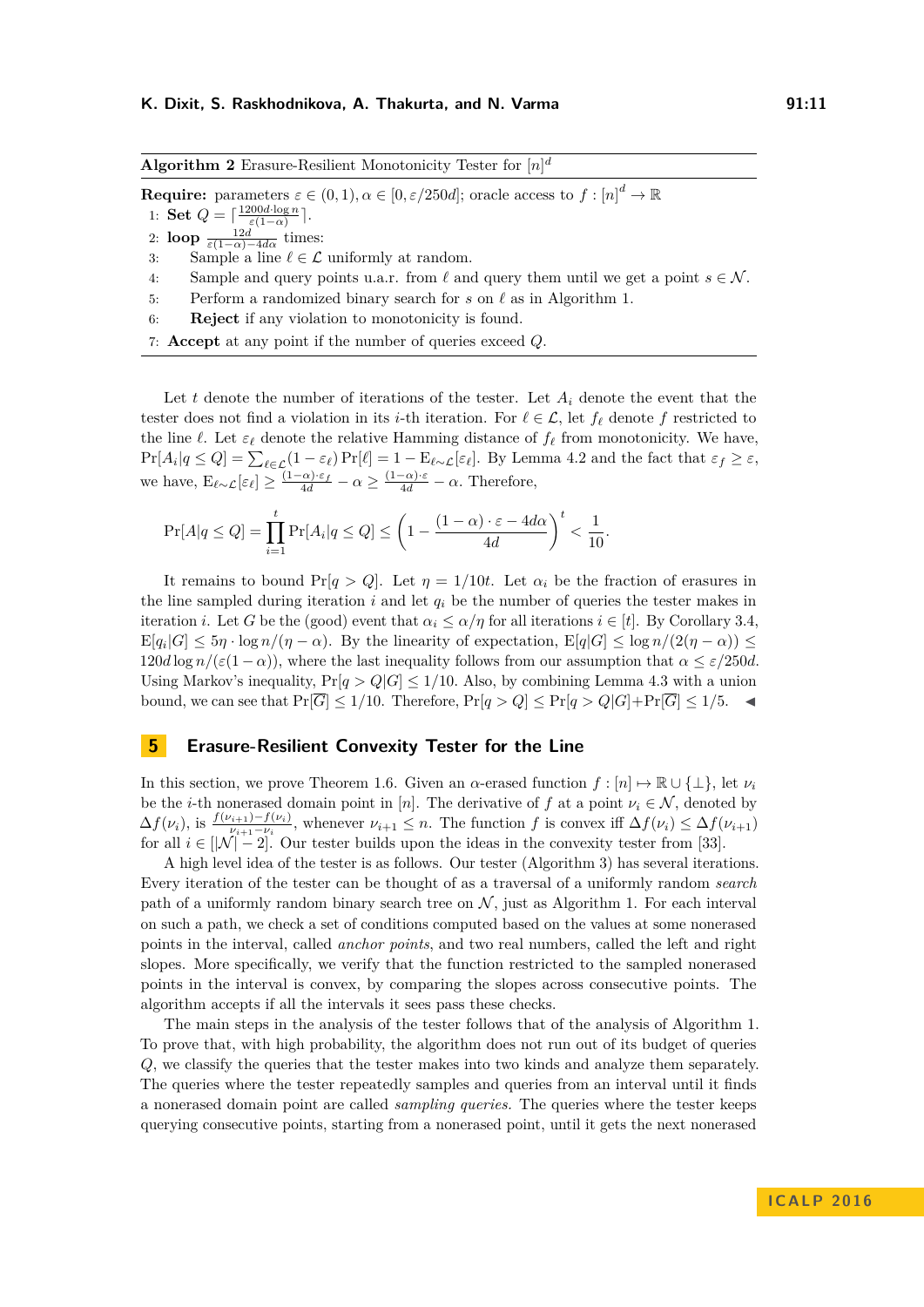<span id="page-11-0"></span>**Algorithm 3** Erasure-Resilient Convexity Tester **Require:** parameters  $\varepsilon, \alpha \in (0, 1)$ ; oracle access to  $f : [n] \mapsto \mathbb{R} \cup \{\perp\}.$ 1: Set  $Q = \lceil \frac{180 \log n}{\varepsilon (1-\alpha)} \rceil$ . 2: **Accept** at any point if the number of queries exceeds *Q*. 3: **loop** 2*/ε* times 4: Sample points in  $I[1, n]$  u.a.r and query them until we get a point  $s \in \mathcal{N}$ . 5: TEST-INTERVAL( $I[1, n], \emptyset, -\infty, +\infty, s$ ) and **Reject** if it rejects. 6: **Accept**.

point are called *walking queries.* We show that the expected number of walking queries is at most twice the number of the expected number of the sampling queries and use Corollary [3.4](#page-9-4) to bound the expected number of sampling queries. We then prove that, conditioned on the tester not running out of its queries, in every iteration, with probability  $\varepsilon$ , the tester will detect a violation while testing for a function that is *ε*-far from being convex. This part draws ideas from the proof of correctness of the tester in [\[33\]](#page-13-17). The analysis of the tester is deferred to the full version.

**Procedure 4** TEST-INTERVAL(*I*[*i*, *j*],  $A = \{a_1, a_2, \ldots, a_k\}, m_\ell, m_r, s$ )

**Require:** interval  $I[i, j]$ ; a set of nonerased points A; left slope  $m_\ell \in \mathbb{R}$ ; right slope  $m_r \in \mathbb{R}$ ; search point  $s \in \mathcal{N}$ .

- 1: Sample points u.a.r. from  $I[i, j]$  and query them until we get a point  $x \in \mathcal{N}$ .
- 2: Sequentially query points  $x + 1, x + 2...$  until we get a nonerased point *y*.
- 3: Sequentially query points  $x 1$ ,  $x 2$ ... until we get the nonerased point *z*.
- 4: Let  $(a_1, a_2, \ldots, a_k)$  denote the sorted list of points in the set  $A \cup \{x, y, z\}$ .
- 5: Let  $m_i = (f(a_{i+1}) f(a_i))/(a_{i+1} a_i)$  for all  $i \in [k-1]$ .
- 6: **Reject** if  $m_\ell \leq m_1 \leq m_2 \leq \cdots \leq m_{k-1} \leq m_r$  is not true.
- 7: Let  $\mathcal{A}'_l$  and  $\mathcal{A}'_r$  be the sets of points in  $\mathcal A$  that are smaller and larger than *x*, respectively. 8: **if** *s < x* **then**
- 9: **Reject** if TEST-INTERVAL( $I[i, z]$ ,  $\mathcal{A}'_{\ell}$ ,  $m_{\ell}$ ,  $\Delta f(z)$ , *s*) rejects.

```
10: if s > x then
```
- 11: **Reject** if TEST-INTERVAL(*I*[*y, j*],  $\mathcal{A}'_r$ ,  $\Delta f(x)$ *, m<sub>r</sub>, s*) rejects.
- 12: **Accept**.

## **6 Conclusions and Open Problems**

In this paper, we initiate a study of property testing in the presence of adversarial erasures. We design efficient erasure-resilient testers for several important properties such as monotonicity, the Lipschitz properties and convexity over different domains. All our testers for properties of functions on the line domain work for an arbitrary fraction of erasures. All our testers have only a small additional overhead of  $O(1/(1 - \alpha))$  in their query complexity in comparison to the query complexity of the currently best, and, in some cases, optimal, standard testers for the same properties. We also show that not all properties are easy to test in the erasureresilient testing model by proving the existence of a property that is easy to test in the standard model but hard to test in the erasure-resilient model even for a small fraction of erasures. We now list some open problems.

We show that tolerant testing is at least as hard as erasure-resilient testing. Determining if tolerant testing is strictly harder than erasure-resilient testing is an interesting direction.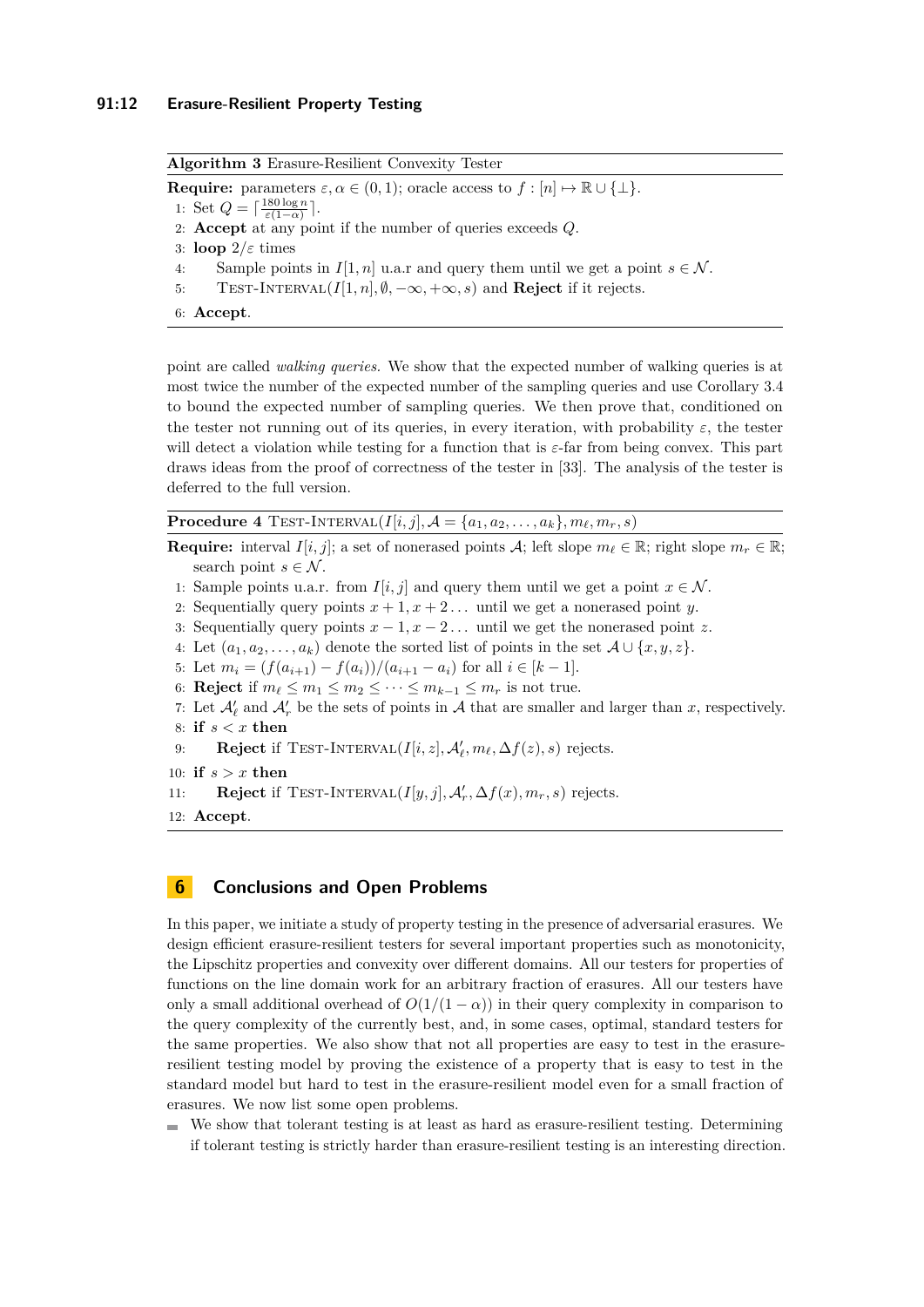The fraction of erasures that our monotonicity tester for hypergrid domains  $([n]^d)$  can The fraction of erasures that our monotometry tester for hypergrid domains  $\lfloor n \rfloor$  can tolerate decreases inversely with *d*. We also show that an inverse dependence on  $\sqrt{d}$ is necessary for testers that work by sampling axis-parallel lines uniformly at random and then test for the property on them. It is an interesting combinatorial question to determine the exact tradeoff between the fraction of erasures and the fraction of axis parallel lines that are far from monotone.

**Acknowledgements.** We thank Jalaj Upadhyay for comments on a draft of this article.

#### **References**

- <span id="page-12-5"></span>**1** N. Ailon and B. Chazelle. Information theory in property testing and monotonicity testing in higher dimension. *Inform. and Comput.*, 204(11):1704–1717, 2006.
- <span id="page-12-7"></span>**2** N. Ailon, B. Chazelle, S. Comandur, and D. Liu. Estimating the distance to a monotone function. *Random Structures Algorithms*, 31(3):371–383, 2007.
- <span id="page-12-13"></span>**3** Pranjal Awasthi, Madhav Jha, Marco Molinaro, and Sofya Raskhodnikova. Testing Lipschitz functions on hypergrid domains. *Algorithmica*, 74(3):1055–1081, 2016. [doi:](http://dx.doi.org/10.1007/s00453-015-9984-y) [10.1007/s00453-015-9984-y](http://dx.doi.org/10.1007/s00453-015-9984-y).
- <span id="page-12-1"></span>**4** Maria-Florina Balcan, Eric Blais, Avrim Blum, and Liu Yang. Active property testing. In *53rd Annual IEEE Symposium on Foundations of Computer Science, FOCS 2012, New Brunswick, NJ, USA, October 20-23, 2012*, pages 21–30, 2012. [doi:10.1109/FOCS.2012.](http://dx.doi.org/10.1109/FOCS.2012.64) [64](http://dx.doi.org/10.1109/FOCS.2012.64).
- <span id="page-12-6"></span>**5** T. Batu, R. Rubinfeld, and P. White. Fast approximate PCPs for multidimensional binpacking problems. *Inform. and Comput.*, 196(1):42–56, 2005.
- <span id="page-12-2"></span>**6** Tugkan Batu, Lance Fortnow, Ronitt Rubinfeld, Warren D. Smith, and Patrick White. Testing closeness of discrete distributions. *J. ACM*, 60(1):4, 2013. [doi:10.1145/2432622.](http://dx.doi.org/10.1145/2432622.2432626) [2432626](http://dx.doi.org/10.1145/2432622.2432626).
- <span id="page-12-0"></span>**7** Piotr Berman, Meiram Murzabulatov, and Sofya Raskhodnikova. *Testing Convexity of Figures Under the Uniform Distribution*, 2015. To appear in *SoCG 2016*.
- <span id="page-12-3"></span>**8** Arnab Bhattacharyya, Elena Grigorescu, Kyomin Jung, Sofya Raskhodnikova, and David P. Woodruff. Transitive-closure spanners. *SIAM J. Comput.*, 41(6):1380–1425, 2012.
- <span id="page-12-9"></span>**9** E. Blais, J. Brody, and K. Matulef. Property testing lower bounds via communication complexity. *Comp. Complexity*, 21(2):311–358, 2012.
- <span id="page-12-11"></span>**10** Eric Blais, Sofya Raskhodnikova, and Grigory Yaroslavtsev. Lower bounds for testing properties of functions over hypergrid domains. In *IEEE 29th Conference on Computational Complexity, CCC 2014, Vancouver, BC, Canada, June 11-13, 2014*, pages 309–320, 2014.
- <span id="page-12-8"></span>**11** J. Briët, S. Chakraborty, D. García-Soriano, and A. Matsliah. Monotonicity testing and shortest-path routing on the cube. *Combinatorica*, 32(1):35–53, 2012.
- <span id="page-12-12"></span>**12** Deeparnab Chakrabarty, Kashyap Dixit, Madhav Jha, and C. Seshadhri. Property testing on product distributions: Optimal testers for bounded derivative properties. In *Proceedings of the Twenty-Sixth Annual ACM-SIAM Symposium on Discrete Algorithms, SODA 2015, San Diego, CA, USA, January 4-6, 2015*, pages 1809–1828, 2015. [doi:](http://dx.doi.org/10.1137/1.9781611973730.121) [10.1137/1.9781611973730.121](http://dx.doi.org/10.1137/1.9781611973730.121).
- <span id="page-12-4"></span>**13** Deeparnab Chakrabarty and C. Seshadhri. Optimal bounds for monotonicity and lipschitz testing over hypercubes and hypergrids. In *Symposium on Theory of Computing Conference, STOC'13, Palo Alto, CA, USA, June 1-4, 2013*, pages 419–428, 2013. [doi:10.1145/](http://dx.doi.org/10.1145/2488608.2488661) [2488608.2488661](http://dx.doi.org/10.1145/2488608.2488661).
- <span id="page-12-10"></span>**14** Deeparnab Chakrabarty and C. Seshadhri. An optimal lower bound for monotonicity testing over hypergrids. *Theory of Computing*, 10:453–464, 2014. [doi:10.4086/toc.2014.](http://dx.doi.org/10.4086/toc.2014.v010a017) [v010a017](http://dx.doi.org/10.4086/toc.2014.v010a017).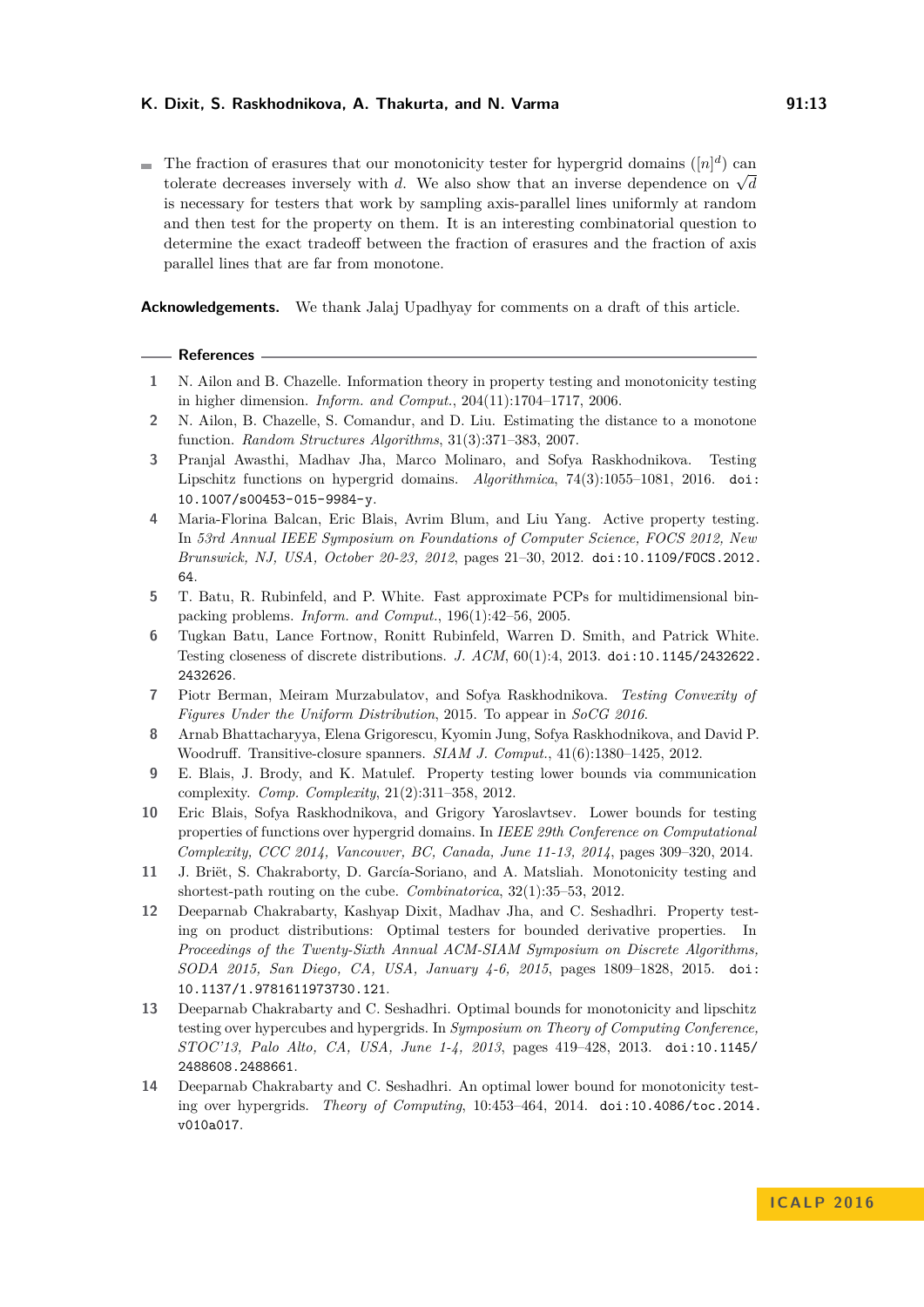## **91:14 Erasure-Resilient Property Testing**

- <span id="page-13-16"></span>**15** Kashyap Dixit, Madhav Jha, Sofya Raskhodnikova, and Abhradeep Thakurta. Testing the lipschitz property over product distributions with applications to data privacy. In *TCC*, pages 418–436, 2013. [doi:10.1007/978-3-642-36594-2\\_24](http://dx.doi.org/10.1007/978-3-642-36594-2_24).
- <span id="page-13-12"></span>**16** Yevgeniy Dodis, Oded Goldreich, Eric Lehman, Sofya Raskhodnikova, Dana Ron, and Alex Samorodnitsky. Improved testing algorithms for monotonicity. In *Randomization, Approximation, and Combinatorial Algorithms and Techniques, Third International Workshop on Randomization and Approximation Techniques in Computer Science, and Second International Workshop on Approximation Algorithms for Combinatorial Optimization Problems RANDOM-APPROX'99, Berkeley, CA, USA, August 8-11, 1999, Proceedings*, pages 97– 108, 1999.
- <span id="page-13-5"></span>**17** Funda Ergün, Sampath Kannan, Ravi Kumar, Ronitt Rubinfeld, and Mahesh Viswanathan. Spot-checkers. *J. Comput. Syst. Sci.*, 60(3):717–751, 2000. [doi:10.1006/jcss.1999.1692](http://dx.doi.org/10.1006/jcss.1999.1692).
- <span id="page-13-10"></span>**18** Shahar Fattal and Dana Ron. Approximating the distance to convexity. Unpublished manuscript. Uploaded at [http://www.eng.tau.ac.il/~danar/Public-pdf/app-conv.](http://www.eng.tau.ac.il/~danar/Public-pdf/app-conv.pdf) [pdf](http://www.eng.tau.ac.il/~danar/Public-pdf/app-conv.pdf).
- <span id="page-13-9"></span>**19** Shahar Fattal and Dana Ron. Approximating the distance to monotonicity in high dimensions. *ACM Transactions on Algorithms*, 6(3), 2010. [doi:10.1145/1798596.1798605](http://dx.doi.org/10.1145/1798596.1798605).
- <span id="page-13-6"></span>**20** E. Fischer. On the strength of comparisons in property testing. *Inform. and Comput.*, 189(1):107–116, 2004.
- <span id="page-13-7"></span>**21** Eldar Fischer and Lance Fortnow. Tolerant versus intolerant testing for boolean properties. *Theory of Computing*, 2(9):173–183, 2006. [doi:10.4086/toc.2006.v002a009](http://dx.doi.org/10.4086/toc.2006.v002a009).
- <span id="page-13-3"></span>**22** Eldar Fischer, Eric Lehman, Ilan Newman, Sofya Raskhodnikova, Ronitt Rubinfeld, and Alex Samorodnitsky. Monotonicity testing over general poset domains. In *Proceedings of the thiry-fourth annual ACM symposium on Theory of computing*, STOC'02, pages 474–483, New York, NY, USA, 2002. ACM. [doi:10.1145/509907.509977](http://dx.doi.org/10.1145/509907.509977).
- <span id="page-13-11"></span>**23** O. Goldreich, S. Goldwasser, E. Lehman, D. Ron, and A. Samorodnitsky. Testing monotonicity. *Combinatorica*, 20:301–337, 2000.
- <span id="page-13-0"></span>**24** O. Goldreich, S. Goldwasser, and D. Ron. Property testing and its connection to learning and approximation. *J. ACM*, 45(4):653–750, 1998.
- <span id="page-13-1"></span>**25** Oded Goldreich and Dana Ron. On proximity-oblivious testing. *SIAM J. Comput.*,  $40(2):534-566, 2011.$  [doi:10.1137/100789646](http://dx.doi.org/10.1137/100789646).
- <span id="page-13-4"></span>**26** Oded Goldreich and Dana Ron. On sample-based testers. In *Proceedings of the 2015 Conference on Innovations in Theoretical Computer Science, ITCS 2015, Rehovot, Israel, January 11-13, 2015*, pages 337–345, 2015. [doi:10.1145/2688073.2688080](http://dx.doi.org/10.1145/2688073.2688080).
- <span id="page-13-2"></span>**27** Oded Goldreich and Igor Shinkar. Two-sided error proximity oblivious testing. *Random Struct. Algorithms*, 48(2):341–383, 2016. [doi:10.1002/rsa.20582](http://dx.doi.org/10.1002/rsa.20582).
- <span id="page-13-14"></span>**28** S. Halevy and E. Kushilevitz. Testing monotonicity over graph products. *Random Structures Algorithms*, 33(1):44–67, 2008.
- <span id="page-13-15"></span>**29** Madhav Jha and Sofya Raskhodnikova. Testing and reconstruction of Lipschitz functions with applications to data privacy. *SIAM J. Comput.*, 42(2):700–731, 2013.
- <span id="page-13-18"></span>**30** Michael J. Kearns and Dana Ron. Testing problems with sublearning sample complexity. *J. Comput. Syst. Sci.*, 61(3):428–456, 2000. [doi:10.1006/jcss.1999.1656](http://dx.doi.org/10.1006/jcss.1999.1656).
- <span id="page-13-13"></span>**31** E. Lehman and D. Ron. On disjoint chains of subsets. *J. Combin. Theory Ser. A*, 94(2):399– 404, 2001.
- <span id="page-13-8"></span>**32** M. Parnas, D. Ron, and R. Rubinfeld. Tolerant property testing and distance approximation. *J. Comput. System Sci.*, 6(72):1012–1042, 2006.
- <span id="page-13-17"></span>**33** Michal Parnas, Dana Ron, and Ronitt Rubinfeld. On testing convexity and submodularity. *SIAM J. Comput.*, 32(5):1158–1184, 2003. [doi:10.1137/S0097539702414026](http://dx.doi.org/10.1137/S0097539702414026).
- <span id="page-13-19"></span>**34** Bruce A. Reed. The height of a random binary search tree. *J. ACM*, 50(3):306–332, 2003. [doi:10.1145/765568.765571](http://dx.doi.org/10.1145/765568.765571).